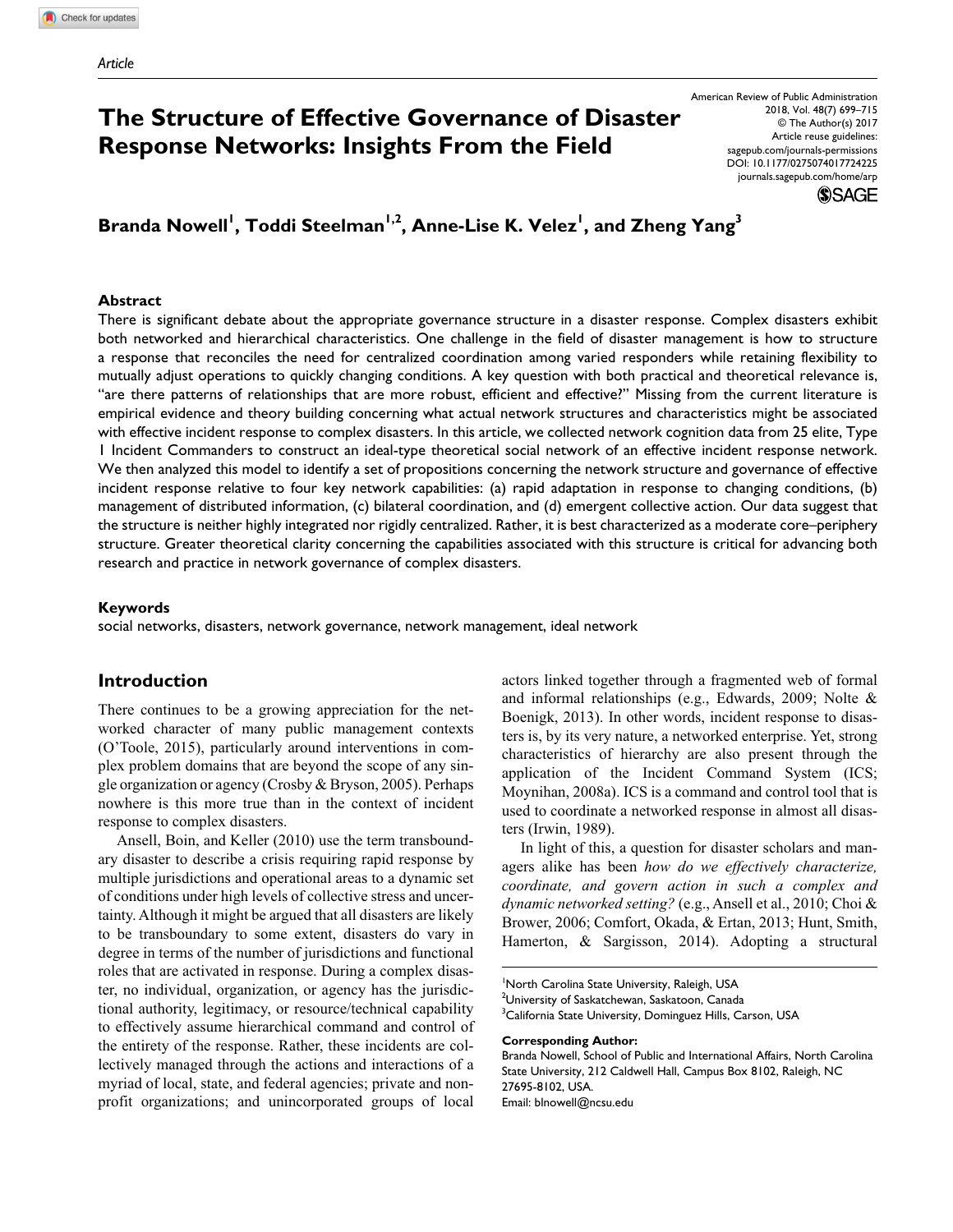network perspective, the pre-eminent question becomes, *are there patterns of relationships that are more robust, efficient, and effective?* These questions are relevant for how to think about and practice network governance in complex disaster domains. They are also relevant for emergency managers who find themselves facing complex incidents. The mental models they carry around that guide how they manage an incident have bearing on the effectiveness of response. Greater theoretical clarity concerning the capabilities of different network structures under conditions of complexity can lead to better practical application of network principles to the field disaster response.

There is significant debate about the appropriate governance structure in disaster response. Curiously, while scholars generally agree that incident response is not well-characterized as a hierarchy (Comfort, 2007; Drabek & McEntire, 2002, 2003; Hardy & Comfort, 2015; Kapucu, Arslan, & Collins, 2010; Waugh & Streib, 2006), both theory and practice dedicate significant attention to understanding and developing more elaborate systems of command and control (Abbasi, 2014; Hunt et al., 2014). This has led to two competing schools of thought in disaster scholarship (Ansell et al., 2010; Marcum, Bevc, & Butts, 2012). One continues to emphasize the need for centralized control and views negative outcomes of disasters as inadequacies in command (Schneider, 1992). Furthermore, scholars propose that the crisis nature of a disaster means that some form of centralization is often required for effective response (Moynihan, 2008a; Waugh & Streib, 2006). The other side emphasizes the importance of lateral, emergent coordination and argues that failures in disaster response are often the consequence of centralized versus decentralized management and decision making (Comfort, 2007; Drabek & McEntire, 2002, 2003; Gardner, 2013; Majchrzak, Jarvenpaa, & Hollingshead, 2007; Stallings & Quarantelli, 1985). Research suggests that most disasters will include some aspects of spontaneous emergence related to personnel and resources (Britton, 1989; Choi & Brower, 2006; Dynes, 1983; Dynes, Quarantelli, & Kreps, 1981; Neal & Phillips, 1995; Petrescu-Prahova & Butts, 2005; Waugh & Streib, 2006). Practical and theoretical challenges arise from tension between the emergence of spontaneous interorganizational collaboration and the need to establish an ordered emergency response under stressful conditions—something Moynihan (2008a) has called "the crisis management paradox" (p. 206). In the realm of wildfire, conflict has arisen over how Incident Management Teams (IMTs) integrate into a local community and/or fail to create opportunities for local actors to play a role in the management of the fire or inform how the fire is managed (Carroll, Cohn, Seesholtz, & Higgins, 2005; Carroll, Higgins, Cohn, & Burchfield, 2006; Paveglio et al., 2015a). These limited views of who could be included in the response as part of a broader network can hinder effectiveness in perceptions of overall fire management (Paveglio et al., 2015a).

Different structural configurations of networks have been associated with greater performance in different settings (Provan & Milward, 1995; Turrini, Cristofoli, Frosini, & Nasi, 2010). As stated by O'Toole (2015), there is a great deal left unknown about the ways in which networks and networking behavior shape performance in general. Very little is known about the network structure that is associated with effective incident response in disasters. Network scholars recommend that more work is needed to build and test theory related to network-level governance activities, structures, and outcomes, including greater empirical evidence to support conceptual claims (Magsino, 2009; Provan, Fish, & Sydow, 2007; Provan & Kenis, 2008). In this article, we seek to address this gap by theorizing the ideal network structure of incident response based on the collective wisdom of 25 of the most elite and experienced Incident Commanders (ICs) in the United States. Our goal is to move toward a general theory of network structure for governing incident response to disasters.

### *What Do High-Performing Incident Response Networks Look Like?*

The study of network structure focuses on identifying and understanding the consequences of enduring patterns of interaction within a defined domain (Brass, Galaskiewicz, Greve, & Tsai, 2004). The focus of our study is to provide an empirical foundation for theorizing about network structures that might hold particular promise in facilitating the kind of coordinated action among a constantly changing, wide array of disparate responders. A key contribution of neoclassical theories of organizational design is the basic notion that different structural forms tend to facilitate different functions (Blau & Scott, 1962; Burns & Stalker, 1961). The obvious implication of this insight is that the appropriateness of any given structure must be considered in light of the desired functionality and the environment within which one wishes to achieve it (Kenis & Provan, 2009). There are several important common environmental attributes to consider in understanding incident response networks in complex disasters.

First, while there are exceptions in communities that have an unusual exposure to disaster risk, most major disasters are relatively uncommon events in the lives of many of the people who respond to them (Kapucu, Bryer, Garayev, & Arslan, 2010; Wang & Kapucu, 2008). Even with a significant investment in preparedness, formal incident response roles may be largely theoretical for many actors. They may exist in the abstract in plans and procedures without the benefit of informal institutions, relationships, and practiced routines that undergird more commonly encountered situations (for discussion see Feldman & Pentland, 2003; Feldman & Rafaeli, 2002).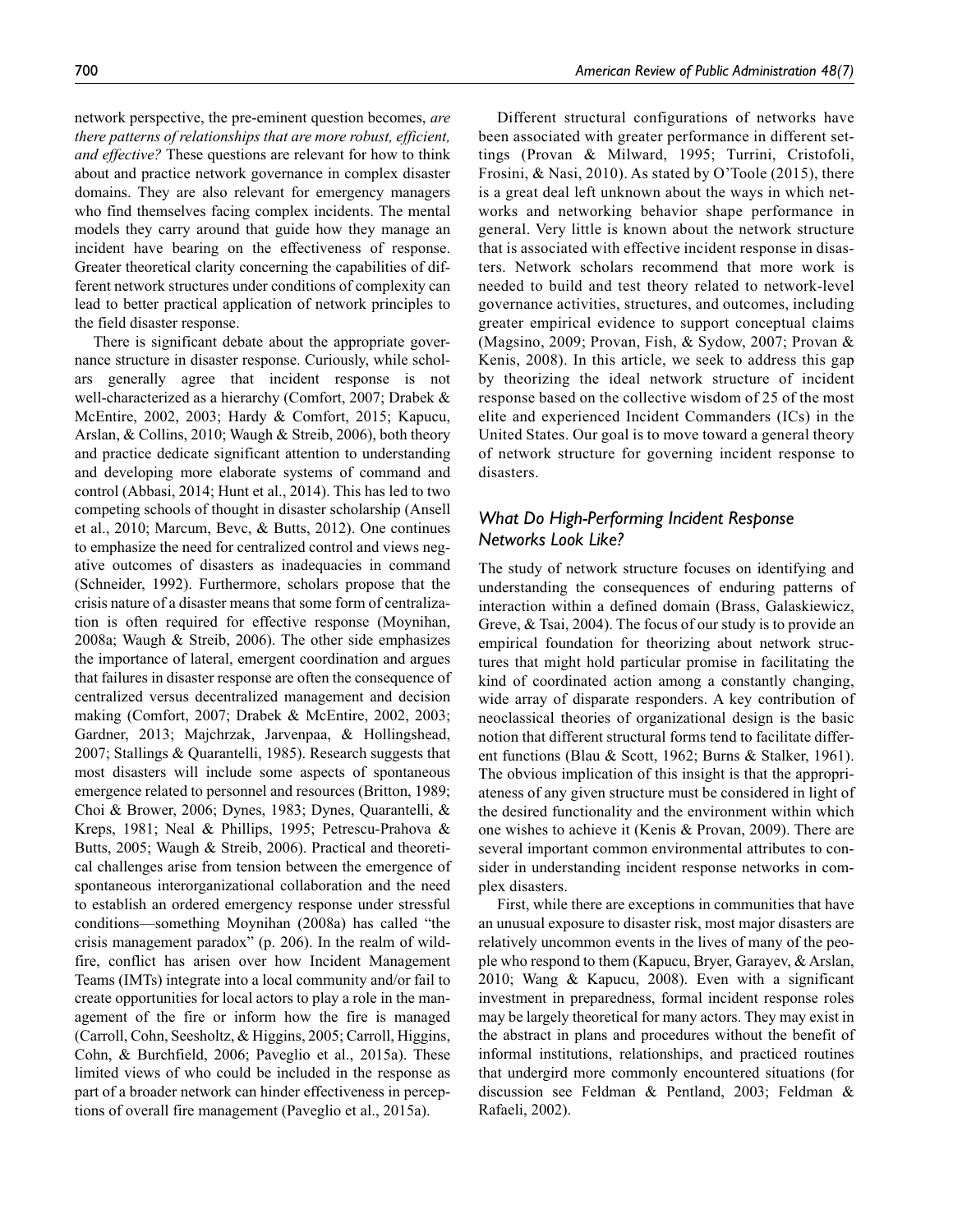

**Figure 1.** Requisite capacities of high-performing incident response networks.

Second, significant disasters are—by definition—both complex and dynamic (Ansell et al., 2010; Edwards, 2009). Past experience and approaches must be continually adapted to novel situations and changing response needs (Djalante, Holley, Thomalla, & Carnegie, 2013). Unpredictability, coupled with potentially rapid condition changes, means that roles and relationships among responders can change over time as well. Consequently, the incident response network as a whole must be able to maintain integrity of response while continually transforming as formerly peripheral or uninvolved actors become more central (Abbasi & Kapucu, 2012), previously central actors exit the network and new actors enter, and/or different emergency response functions increase and/or decrease in importance. The longer the duration of the event, the greater number of these adjustments can be expected (Comfort, Dunn, Johnson, Skertich, & Zagorecki, 2004).

Last, significant disasters are inevitably characterized by a high degree of distributed information and goal interdependence across jurisdictions and operational domains. This means that critical information is dispersed across a myriad of actors and must rapidly flow from those who have the information to those who need the information to inform strategic action (Steelman, Nowell, McCaffrey, & Bayoumi,

2014). It further means that unilateral actions by one actor can significantly undermine the goal accomplishment of other responders (Nowell & Steelman, 2013). At the same time, even the most discrete operation may exceed the scope, expertise, jurisdiction, and resources of any given agency requiring joint action by two or more agencies.

Collectively, this set of conditions suggests a number of capabilities that an incident response network must possess for effective disaster management, as illustrated in Figure 1. From the above discussion, we can surmise that—minimally—a high-performing incident response network must be proficient at four things. First, in light of the often chaotic, unpredictable nature of disasters, the network as a whole must have the flexibility to rapidly adapt to changing conditions by adjusting to variations in network composition and structure (e.g., Comfort, 2007; Djalante et al., 2013; Kapucu, Arslan et al., 2010). In other words, the network must maintain performance over time despite significant changes in size, composition, and configuration as actors enter, exit, and change position within the network. Second, the network must be able to manage distributed information, ensuring that information can flow rapidly from those who have it to those who need it in sufficient time to inform strategic action (e.g., Nowell & Steelman, 2013; Steelman et al., 2014).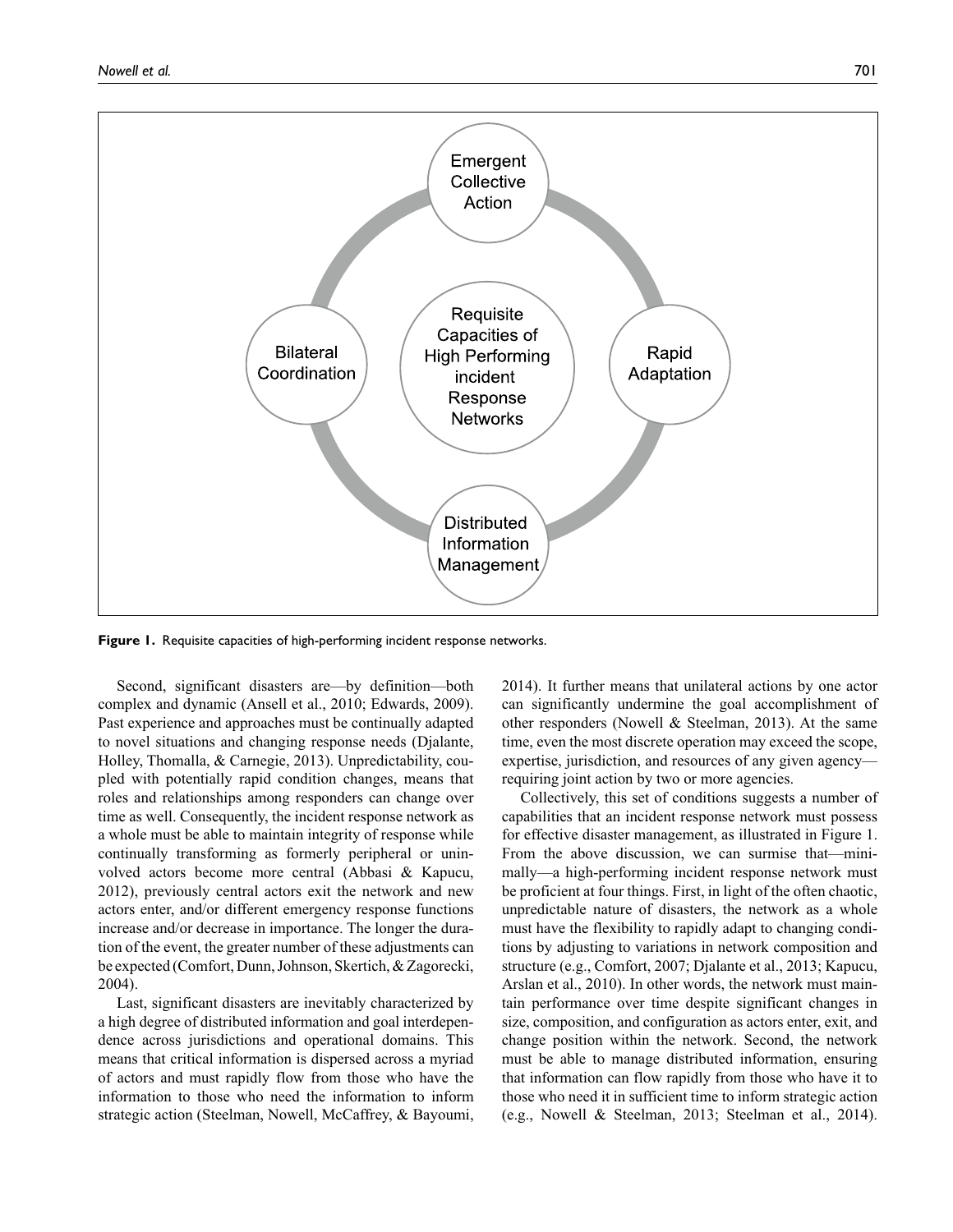

**Figure 2.** Four network structures.

Third, actors intervening in the theater of operations must be able to bilaterally coordinate to avoid destructive interference that can undermine goal accomplishment (Edwards, 2009; Nowell & Steelman, 2013). Last, beyond just staying out of each other's way, high-performing incident response networks must be able to act collectively when an opportunity for collaborative advantage among two or more agencies/organizations arises (Nowell & Steelman, 2013).

Importantly, the network has to be able to do all these things *without* the benefit of an overriding bureaucratic authority that can mandate subordination of all actors under a single command. There is no entity within the legal framework of the United States that has the authority to coerce cooperation among the collection of private, public, nonprofit, and citizen groups that become active during a transboundary disaster. This fact gives rise to important questions related to what kind of structures are best suited to facilitate high performance incident response.

### *The Structure of Whole Networks and Associated Capabilities*

Although outcomes of network structure in disaster contexts have received modest attention, there is a significant literature in network scholarship dedicated to understanding the capabilities and limitations of different network structures in general. At the whole network level (Provan et al., 2007), discussions of network structure refer to the global configuration of the overall network. This is in contrast to ego networks that focus on the network ties of a specific actor. As numerous configurations of networks have been theorized, here we consider the literature on the capabilities of four prominent structures of whole networks: closed, centralized, decentralized/brokered, and core–periphery network structures.

Perhaps no two structures have received more attention than debates concerning the merits of closed networks versus centralized networks. As illustrated in Figure 2, dense or closed networks refer to a network in which there is a high level of connectivity across all actors in the network. Conversely, highly centralized networks, at their most extreme, link members together exclusively through their connection to a single centralized actor. The ICS that governs

incident response worldwide is grounded in a centralized network logic in which resources from various agencies are brought together under the centralized command and control of a single IC. However, as mentioned earlier, the appropriateness of centralized network structure in dynamic contexts has received a significant degree of criticism. If the demands of the setting overwhelm the hub's capacity, network functionality can collapse. As such, centralized structures are disparaged for their vulnerability and lack of scalability in dynamic contexts (e.g., Bienenstock & Bonacich, 2003; Comfort, Waugh, & Cigler, 2012; Hollenbeck, Ellis, Humphrey, Garza, & Ilgen, 2011). Decentralized or brokered networks are networks characterized by the presence of subgroups that are connected together through a series of brokers.

Finally, a fourth network structure gaining scholarly attention is that of a core–periphery network. In a seminal article, Everett and Borgatti (1999) describe this network structure as characterized by dense connections among a central subgroup of actors at the core of the network surrounded by a peripheral set of actors with more sparse connections. A core–periphery structure is one in which the network is unified in that it cannot be easily divided into multiple structurally independent subnetworks. However, actors within the network differ from one another in how structurally embedded they are to the rest of the network. Core–periphery network structures are theoretically interesting because they are thought to have advantages over fully centralized structures. They also have advantages over fragmented structures in dynamic environments which are too complex to be managed effectively through fully centralized control but still require active coordination and communication among subgroups (Cummings & Cross, 2003; Johnson, Boster, & Palinkas, 2003; Provan & Lemaire, 2012). However, it has also been argued that this design can limit effectiveness of networks to problem solve in nonroutine, complex tasks by marginalizing the contributions of peripheral members (Cummings & Cross, 2003).

Given the different network structures, what can we say about the most appropriate structure for incident response networks in complex disasters? Unfortunately, very little. Although there is a growing literature that seeks to document the network structure of incident response (Comfort, 2007;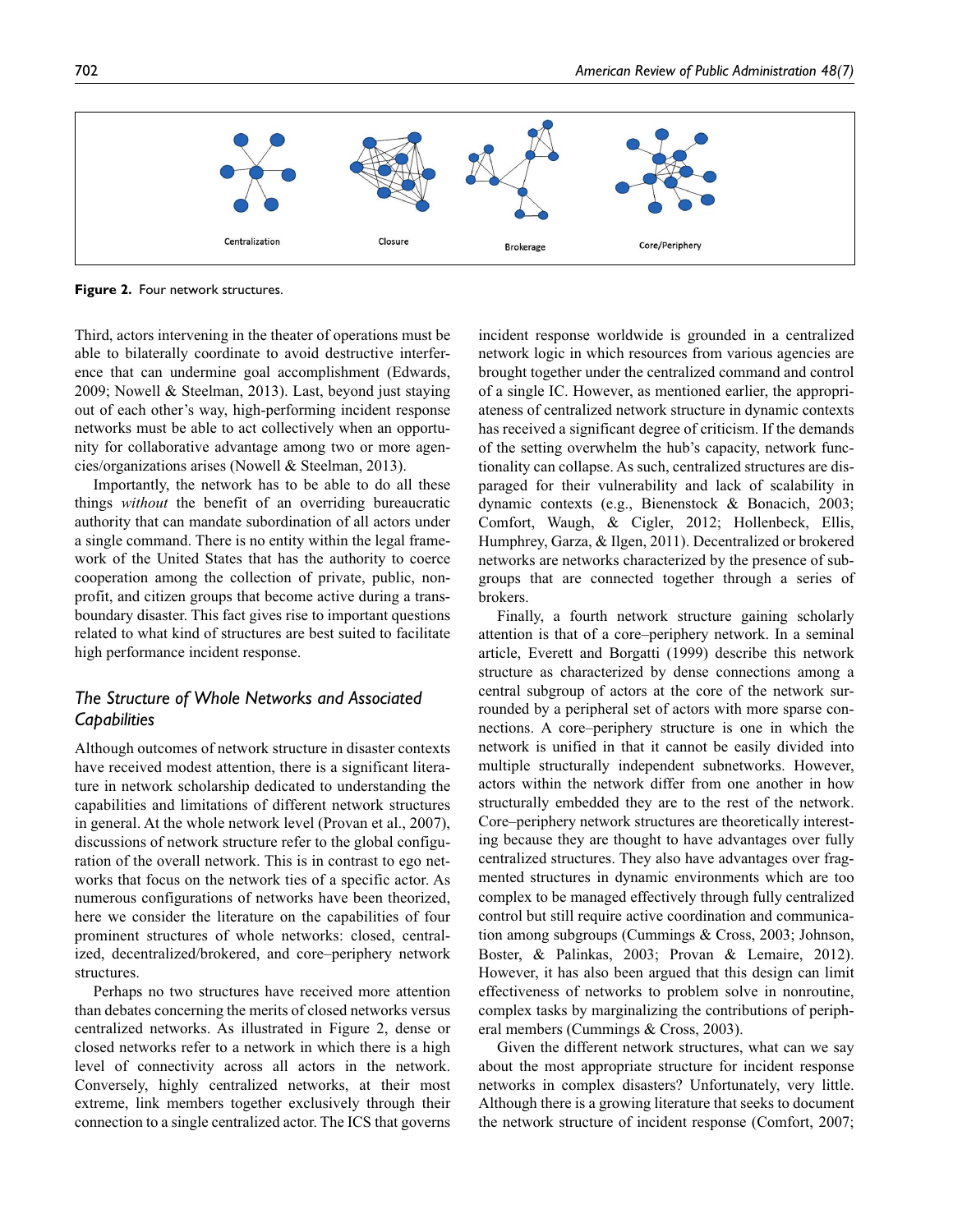Comfort & Kapucu, 2006; Kapucu, 2005, 2006; Kapucu, Augustin, & Garayev, 2009; Magsino, 2009; Moynihan, 2009; Nowell & Steelman, 2013; Steelman et al., 2014) and the antecedents of that structure (Kapucu, Arslan et al., 2010; Nowell & Steelman, 2015), there has been limited theoretical development concerning what structures will lead to more capable, scalable, and responsive disaster response networks.

Within the field of public management, a more robust program of research concerning the effectiveness of network structure has been conducted in the context of service delivery networks (e.g., Kenis & Provan, 2009; Milward & Provan, 2000; Provan & Kenis, 2008; Provan & Milward, 1995; Turrini et al., 2010). This body of work proposes that when networks are large, moderately trusting of one another, and united by a common goal, the most advantageous network structure is characterized by a high degree of centralization in which network members are centrally coordinated by a Network Administrative Organization (NAO). An NAO is an administrative entity whose sole purpose is the coordination of the network (Kenis & Provan, 2009; Sandström & Carlsson, 2008).

Moynihan (2009) applies the logic of the NAO to the disaster response context, arguing that IMTs governed by ICS are appropriately characterized as NAOs in disaster response networks, and network dynamics shape how well ICS functions on an incident. Specifically, he found that, despite the ICS emphasis on a single commander, shared authority and governance was common and that prior working relationships and trust were key factors in understanding how the networks functioned. However, he also concluded that network coordination through the ICS structure was often challenged as the size and diversity of the network increased and that this system frequently struggled to incorporate new members into its structure.

Theory building concerning network structure during disasters can be approached in different ways. An inductive approach compares different characteristics of different disaster response networks against reports of network performance in an attempt to identify those characteristics more common in higher performing networks. Given the complex array of nonstructural factors that may affect network performance, the obvious limitation with this approach is a classic missing variable problem. This is exacerbated by the number of networks and disasters that would be required to develop an empirically robust model.

An alternative approach, adopted here, is inductive in nature. However, it is not *our* inductions concerning the most effective network structure that are of initial interest to us. Rather, we analyze the collective mental models of 25 of some of the most elite and experienced ICs in the United States. Mental models are deeply ingrained assumptions, generalizations, or even pictures or images that influence how we understand the world and take action (Senge, 2006). Based on ICs' insights from decades of experience managing

complex networks during disasters, we constructed a theoretical social network of an effective incident response network. We then examine the structural characteristics of this model to theorize a set of propositions concerning the network structure and governance of effective incident response.

### **Study Context**

Most empirical advances and theory development in the study of disasters have been grounded, at least initially, in case studies of one particular type of disaster. The nature of the phenomenon makes empirical comparison across disaster types difficult. This study focuses specifically on networks associated with the management of complex wildfire disasters in the wildland–urban interface (WUI). The WUI is the place where forests and people mix and is thus a prime target for disaster when a large-scale wildfire takes place.

However, this exercise runs the risk of comparing apples to oranges. As such, it is important to consider what features of a complex wildfire event are common to most disaster contexts and what features are unique. In terms of composition, threats to human populations as well as public and private infrastructure are definitional to a complex wildfire. Accordingly, emergency support functions and the associated cast of responders involved with evacuation, road closures, transportation system restoration, sheltering, mass care, public information, utility restoration, and public safety, among others, are not unique to wildfire. Also, like many natural disasters, the area impacted by a complex wildfire event overlays multiple jurisdictional borders which can include private, municipal, county, state, and federal lands. Last, wildfire response relies heavily on the tools and structures outlined in the ICS. ICS was initially developed in a wildfire context but has since been embraced by the National Incident Management System and Federal Emergency Management Agency (FEMA) as the gold standard for effective incident response across all types of natural and humanmade disasters (Jensen & Thompson, 2016; Jensen &Waugh, 2014).

However, wildfire disasters do have several unique features. Arguably, the feature most paramount to the consideration of disaster response networks is the presence of fire suppression operations that occur simultaneously and in concert with emergency response operations. We do not fight hurricanes, earthquakes or tornados, we simply respond to the consequences of them. However, we do "fight" fires. This has several implications. First, it leads to heavy involvement of state and federal land agencies (U.S. Forest Service, The Bureau of Land Management, state forestry, U.S. Parks Service) in the network who have responsibility for wildland fire suppression operations on their respective jurisdictions. Second, because wildfires can burn for days, weeks, or even months, the response phase of the incident can endure for a lengthy period of time and be highly dynamic in terms of the response functions that are required at any given point in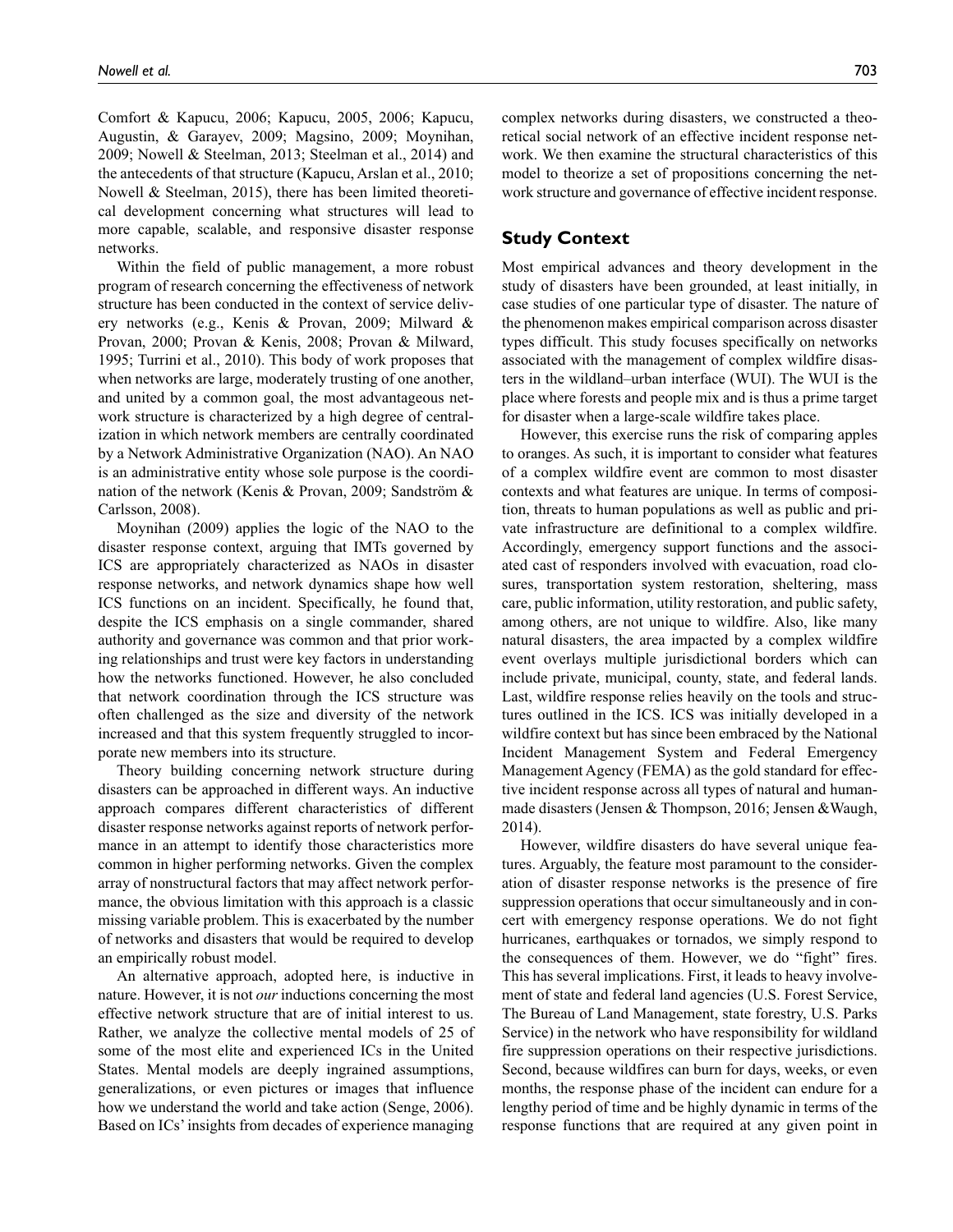time. Last, wildfire suppression operations on highly complex wildfire events are generally managed by a Type 1 Incident Management Team.

An IMT is an element of the ICS. The organizational structure of IMTs exemplifies the top–down, command and control organization for which ICS is known. These teams are organized under the authority of a single IC—often supported by a deputy IC. Under the IC are specialized units representing seven functions related to successful planning and implementation of complex operations: safety, community/agency liaison, public information, operations, logistics, planning, and finance (Irwin, 1989). Each section is led by a section chief or lead staff who reports directly to the IC. During a complex incident, each section can then scale out to have multiple subsections often referred to as branches. Each branch can be further subdivided into different units, strike teams, and task forces (Irwin, 1989).

The elegance of the ICS command structure is that it allows a variety of personnel and resources from a wide array of agencies to be integrated into this incident command organization. For example, on a large-scale wildfire, the incident command organization may include fire personnel from local voluntary fire departments, state forestry agencies, and other federal land agencies. However, the collection of these agencies under the ICS structure does *not* necessarily constitute a network, any more than the various departments and divisions within a large federal bureaucracy like the U.S. Forest Service constitute a network. When agency resources are legally recruited to serve under the authority of an IC, these relationships are hierarchical and bureaucratically governed. Once under their command, the IC has complete jurisdiction to control these resources without consultation from the parent agencies from which these resources were borrowed. In this way, we differ from Moynihan's (2009) characterization of incidents governed by an NAO. According to the framework proposed by Provan and Kenis (2008), the key distinction between an NAO and a lead organization is a question of whether the entity seeking to manage the network also has an operational responsibility within the network. Because IMTs have command authority over fire operations, they are an operational player in the network. At the same time, they are also looked to for leadership in coordinating across operational domains not under their jurisdiction. As such, we characterize them as a lead organization.

There is often confusion about hierarchical versus networked aspects of incident command and its position within an incident response network. Because ICS can operate somewhat differently in different contexts, we give a brief overview based on the prevalent model in wildfire management. In the context of wildfire, the jurisdictional entity whose land is burning has authority over that fire. For example, a fire that ignites on U.S. Forest Service land is under the federal jurisdiction of the National Forest, and they have responsibility to manage the incident on their land. Small fires on National Forests are often handled internally using

agency resources. However, when the fire escapes initial suppression efforts, the Forest Service may call in or "hire" a more experienced IMT to take command of the incident. Incident command teams range from Type 5 through Type 1 with Type 1 being the most elite. Most confusion concerning the hierarchical versus networked aspect of ICS lies in what it means to "take command of an incident." The legal authority of an IMT is constrained to the jurisdictional authority of the entity that hired them. Using a legal document often referred to as a "Delegation of Authority," the responsible land agency can grant the team only as much authority as they themselves possess. For example, if a fire burning on federal lands crosses onto county land, the IMT has limited jurisdiction to conduct fire operations on county land unless they receive a Delegation of Authority from the county government (referred to a Joint Delegation of Authority).

This results in a complex web of bureaucracies of different sizes and levels laterally linked together into a network, yet operations are functionally interdependent and none has legal authority over the other. The core of the incident command organization, including varied resources under its command, is included in this web as a bureaucratic hierarchy. In a wildfire context, the picture becomes more complex as fire operations are only one part of the portfolio of incident response activities. Other activities may include road closures, evacuations, sheltering and mass care of evacuees, and animal evacuations. Each of these functional areas may be under the authority of a different set of agencies or units. Therefore, while IMTs do have command authority to manage part of an incident based on their Delegation(s) of Authority, they rarely have command authority over the entirety of the incident. Yet all these functional areas are highly interdependent. Therefore, managing a complex wildfire incident often involves a simultaneous combination of top–down command of those things you do have authority over, coupled with network management aimed at creating a coherent and coordinated response among all the different actors with legal authority to act unilaterally if they so choose. In this study, we focus specifically on this latter aspect.

### **Method**

To develop a structural model of an effective incident response network to transboundary wildfire, we engaged in a two-phased effort. First, we started with a list of actors and units who have leadership responsibilities over different domains of incident response operations that must be coordinated with the rest of the network for the incident to be managed. This list was developed and validated in previous research (Steelman et al., 2014) through field research on large-scale, transboundary wildfire events ignited on U.S. Forest Service land, and represents the key actors who control key operations or access to critical information. Because this network was designed as a theory-building exercise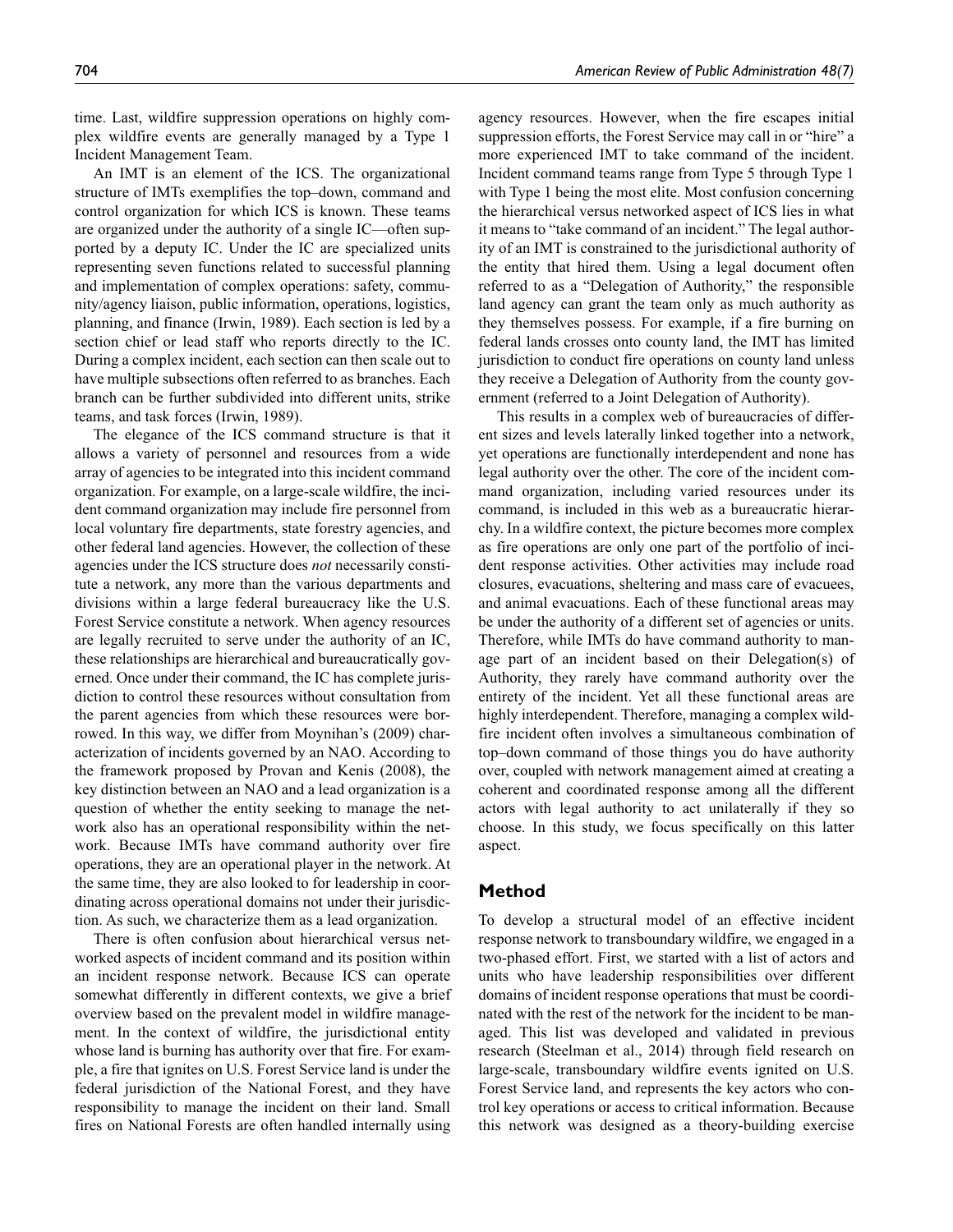focused on an abstraction of an idealized incident response network during wildfires, the actors in this network were based on roles common to complex wildfire disasters but did not represent any one wildfire disaster network in particular. For example, the network asked about critical network connections for "Sheriff" but did not specify a specific county. The IMT is represented in the network in terms of the core components outlined in ICS: IC, deputy IC, liaison (LOFR), public information, operations, logistics, planning, safety, and finance. The host agency from which the IMT gains their authority (in this case the National Forest) is representative of the key units/positions with unique responsibilities in fire operations. The remainder of the network comprises numerous actors and agencies who frequently become involved in the emergency response operations during an event. This includes elected officials, sheriffs, highway patrol, and Red Cross. All agencies under command of the IMTs are represented by the team itself and therefore excluded from analysis.

In phase two, the goal was to capture the network cognitions of highly experienced ICs. Scholarship on network cognitions is the study of mental models that actors hold about who is or should be connected to whom and in what ways within a defined network (Balkundi & Kilduff, 2006). Our sample for this study was 25 Type 1 All Hazard ICs and deputy ICs associated with IMTs actively serving under the U.S. Department of Fire and Aviation Management in 2011.

Type 1 commanders and deputy commanders who lead these teams are some of the most experienced incident responders in the world, each having decades of experience serving on IMTs to have achieved the rank of Type 1 IC. A typical path to becoming an IC takes 25 to 30 years, according to a member of the Wildland Fire Leadership Council Committee on Incident Management Succession Planning (Kuo, personal communication, 2015). Understanding their qualification to serve as informants in this study requires some background of the U.S. Department of Fire and Aviation Management certification system. The ICS uses a five-level rating system which corresponds to both the qualifications of incident responders as well as the severity of incidents. Incidents of limited complexity are dubbed as Type 5 incidents whereas the most complex and high-risk incidents are titled Type 1 incidents. The intent behind this rating system is to ensure that there is a match between the incident complexity and the skill and experience of the individuals delegated authority to manage that incident. As incident complexity increases, IMTs of higher rank will be deployed and delegated command. For example, the same wildfire may be initially categorized as a Type 3, then elevated to a Type 2, then a Type 1 as the blaze grows and poses a greater threat to human populations and settlements. The incident can then de-escalate back down to a Type 2 or 3 as the fire is contained and recovery operations ensue. Different management teams would rotate on and off command of the fire as the classification changed.

At the time this research was conducted, there were fewer than 20 Type 1 qualified IMTs staffed in the United States, and they are reserved for only the most severe and high-risk incidents. These teams are deployed nationally and internationally to assist on all manner of hazards, but their primary responsibility is to manage Type 1 wildfires in the United States.

Individuals assigned to leadership roles on IMTs must hold a rank at or higher than the team classification in their assigned role to serve on that team. Classifications are assigned to a given role and team members gain rank progressively through an apprenticeship/task book system where members work their way toward a Type 1 classification. Most never achieve Type 1. Each rank requires a certification process with each level requiring a more intensive portfolio of experience, training, and demonstrated skill.

Each year, the nation's Type 1 incident and area commanders and deputy commanders attend a national workshop to prepare for the upcoming wildfire season. We were invited to present at this meeting in April of 2012 which presented a unique opportunity to survey this elite group. This group effectively represented the population of active Type 1 qualified ICs trained and certified under the National Wildfire Coordinating Group in 2011. The obvious advantage of this sample was that they were each able to draw from their vast experiences from a multitude of complex wildfire disasters. As such, they were individually a valuable source of insight into which network ties were most critical for effective incident response. As a group, their collective mental model of the critical ties among responders was informed by experiences across literally hundreds of incidents.

To extract this insight, each of the 25 commanders was given a social network roster based on the list described above. This roster was embedded within a square matrix with each actor appearing as both a row and a column. The worksheet contained only one question. ICs were asked to identify who should be in active communication with whom for a wildfire incident to be managed effectively. They were also provided an alternative wording to think about ties between actors who were *not* in communication with one another during the incident that would result in significant problems. We refer to these ties as the "critical incident response network." The aim of this data collection was to identify ideal structure of the communication network which were particularly central to decision making and governance in the network.

This data collection resulted in 25 different cognitive representations of the critical network for transboundary incident response to wildfire. These data were then analyzed at the dyadic level for the degree of agreement among ICs concerning the criticality of any given relationship between any two actors. Results from this analysis revealed a distribution with strong agreement concerning the criticality (or lack thereof) of some ties within the network and weak agreement for others. To create an aggregated model, only those ties nominated by 75% or more of respondents were included in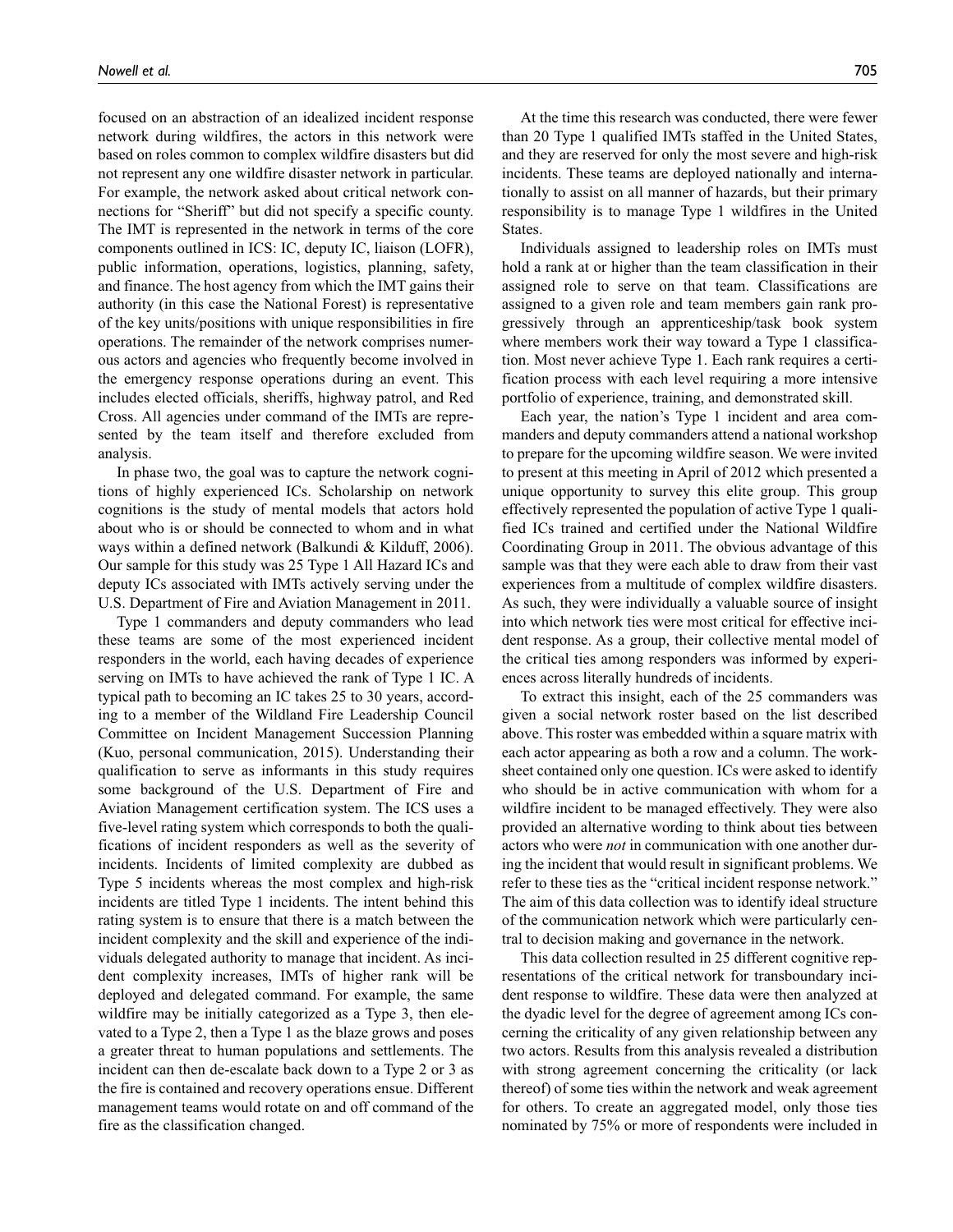the final network. The upper quartile cutoff was used in an effort to identify those connections for which there was consensus among a large majority of our informants. This critical incident response network was then member-checked with the Type 1 ICs in 2013 at a follow up national workshop. Once validated, the network was analyzed both graphically and using social network analysis metrics to discern its structure. Network metrics were calculated in UCINET and graphics were generated in NetDraw.

### **Findings**

Our first step in analysis was to create a social network map that graphically depicted the structure when all critical ties across all responders were considered in aggregate. According to our 25 ICs, an effective incident response network structure looked as shown in Figure 3.

Graphical depictions of networks are an important first step to theory building as they provide an easily accessible tool for discerning the general structure of a network (e.g., Borgatti, Mehra, Brass, & Labianca, 2009; Brandes, Kenis, & Wagner, 2003). Figure 3 offers several important insights into the critical network as perceived by ICs. First, in the upper left side of the diagram, there are several responders who are completely disconnected from the network. This does not mean that ICs did not feel that it was important for these actors to be linked into the rest of the response network. Rather, ICs could not agree on *how* these actors should be embedded within the network. There was no tie between these actors and the rest of the network in which there was 75% agreement or better. This is important as it suggests that there is significant institutional ambiguity about how to coordinate with these actors during a large-scale transboundary wildfire.

Second, in looking at the overall organization of the network, the ICs clearly view the IMT as occupying a central position in the network. From there, the network appears to organize itself into functional domains with the lower right of the graph consisting primarily of fire operations leadership, the upper right representing local government, the upper left representing emergency response operations, and the lower left of the graph focusing on actors involved with public information and media.

Third, those on the periphery of the network do not connect randomly but rather appear to connect by way of key brokers. The most dramatic example of this is media (lower left corner), which ICs saw as entirely brokered through the U.S. Forest Service public affairs officer and the IMT public information officer. Certain actors were understood as positioned between functional areas. For example, county fire and volunteer fire departments (VFDs) are located directly between fire operations and emergency response operations. This is likely because the primary responsibility of most county fire and VFDs is emergency response to structural fires. They are strongly aligned with other county emergency

responders. However, because the transition from a burning tree to a burning house can be extremely rapid, structure protection resources must be tightly coordinated with wildfire suppression operations.

In terms of the overall organization of the network, several social network metrics were calculated to provide additional insight into the structural character of the network. These are summarized in Table 1. Density is perhaps the most well-known network metric and represents the degree to which all actors are connected to all other actors in the network. This is related to Coleman's (1988) notion of network closure. Centralization focuses on the degree the network is organized around a single actor or set of actors. Based on Freeman's (1979) approach, centralization is calculated based on the ratio of the difference score between the most central actors and all other actors in the graph. Therefore, though centralization is a measure of network integration, it focuses on the extent to which that integration is concentrated around a few network actors (Wasserman & Faust, 1994). Actor-level degree centrality scores complement a centralization analysis as they provide information about the dispersion of centrality across nodes. They indicate whether the network is centralized around a single actor or multiple actors. Betweenness centrality (Freeman, 1979) speaks to which actors broker connections between two otherwise disconnected others. This reflects Burt's (1992) notion of structural holes. Everett and Borgatti's (1999) core–periphery analysis provides a measure of the degree to which the network is characterized by a densely connected core of actors surrounded by a number of less well-connected peripheral actors. Finally, an *n*-clan analysis seeks to identify subgroups in the network that demonstrated a greater degree of connectedness to each other relative to their connectedness to the rest of the network (Mokken, 1979).

As shown in Table 1, the critical incident response network envisioned by the ICs has a relatively low density and a fair degree of centralization. This indicated that the structure of the critical incident response network is not a cohesive network characterized by a high degree of connectivity among all responders. Network degree centralization indicated a moderately high level of centralization suggesting that, of the linkages that exist within the network, a significant proportion of them are concentrated with a smaller subset of actors rather than being distributed equally. However, different from a star graph in which linkages are concentrated on a single actor, there are several central actors. Consistent with a hierarchical command and control model, the IC is the most central actor, having the greatest number of ties to the rest of the network. This suggests that the IC is coordinating with the greatest number of actors in the network. The deputy IC and operations section leader of the IMT also have relatively higher numbers of connections within the network. However, the Forest Supervisor of the local National Forest is also highly central in the network.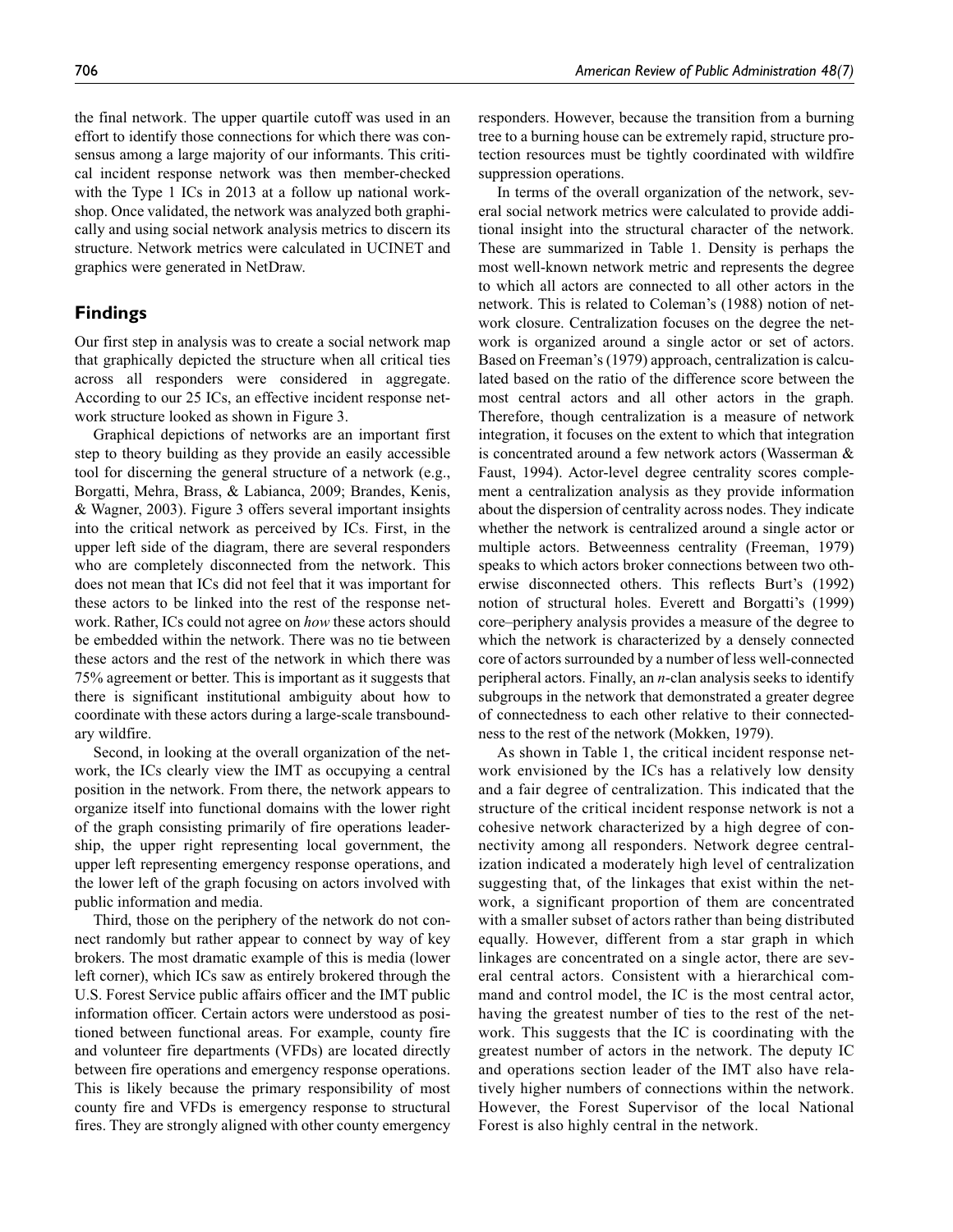

**Figure 3.** The structure of an effective incident response network per incident.

**Figure 3.** The structure of an effective incident response network per incident.<br>Note. LOFR = liaison officer; IC = Incident Commander; PIO = public information officer; IMT = incident management team; VFD = volunteer fir *Note.* LOFR = liaison officer; IC = Incident Commander; PIO = public information officer; IMT = incident management team; VFD = volunteer fire department; FMO = fire management officer; PAO = Public Affairs Officer. Public Affairs Officer.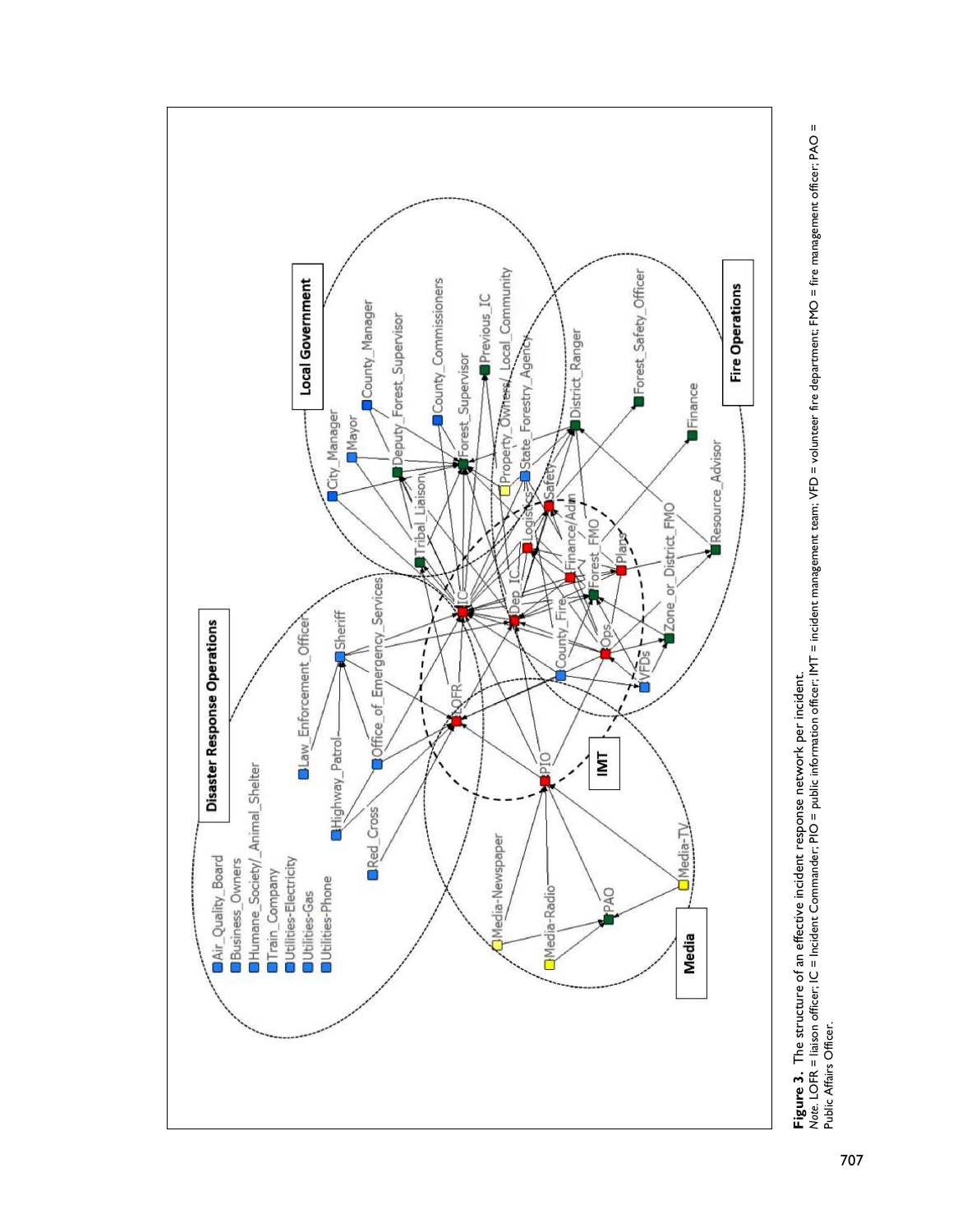| Social network measure                                                           | Social network value                                                                         | Key actors associated with social<br>network measure                                                                                                                                                         |
|----------------------------------------------------------------------------------|----------------------------------------------------------------------------------------------|--------------------------------------------------------------------------------------------------------------------------------------------------------------------------------------------------------------|
| Network density                                                                  | 14.                                                                                          |                                                                                                                                                                                                              |
| Network centralization                                                           | .51                                                                                          |                                                                                                                                                                                                              |
| Degree centrality                                                                | Average: 5.50<br>SD: 4.39<br>Range: 0-22                                                     | Most central actors:<br>$\bullet$ IC<br>Dep_IC<br>IMT operations<br><b>Forest Supervisor</b><br>٠<br>$\bullet$ LOFR                                                                                          |
| Brokerage centralization (betweenness<br>centrality)                             | .39                                                                                          | Central network brokers:<br>$\bullet$ IC<br>$\bullet$ PIO<br>Dep_IC<br><b>LOFR</b><br>IMT operations<br>County sheriff<br><b>Forest Supervisor</b><br>٠                                                      |
| Average proportion of the network that<br>any node can reach directly (reach)    | 14%<br>Range: 3%-63%                                                                         |                                                                                                                                                                                                              |
| Goodness of fit to a core-periphery<br>model (correlation to pure core<br>model) | Goodness of $fit = .56$<br>Number of actors in the core $= 10$<br>Core concentration $= .78$ | Members of the core:<br>- IC<br>$Dep$ IC<br>$\bullet$<br>IMT operations<br><b>Forest Supervisor</b><br><b>LOFR</b><br>Plans<br>$\bullet$<br>Logistics<br>Finance/administration<br>Forest FMO<br>Safety<br>٠ |

**Table 1.** Social Network Measures of the Critical Incident Response Network.

*Note.* IC = incident commander; Dep\_IC = deputy incident commander; IMT = incident management team; LOFR = liaison officer; PIO = public information officer; FMO = fire management officer.

All the most central actors (actors with the most ties) also had high brokerage scores. This stands to reason in a relatively sparsely connected network such as this one. In addition, the county sheriff and IMT public information officer were also identified as central brokers. This means that although these actors did not have as many ties as the central actors, the ties they do possess tend to bridge between otherwise disconnected actors.

All these metrics are consistent with the general architecture of a core–periphery structure. A core–periphery structure is more sparsely connected than we would expect in a closed network (high density). It exhibits a moderately high degree of centralization but is less concentrated than a fully centralized star network. Rather, a core–periphery structure has multiple central actors. The final defining feature of a core–periphery network structure is that there is higher connectivity among core members with more sparse connections moving out toward the periphery. Based on Everett and Borgatti's (1999) core–periphery metric, which looks at the correlation between the observed network against an idealized core–periphery network, our network produced a

moderately strong correlation (.56) suggesting a modified core–periphery network. This is important as it indicates that although the general structure of the network reflects a core– periphery model, it deviates from it in a couple of theoretical important ways that will be discussed more below. The core members identified by this routine were inclusive of the unit leadership of the IMT, but, interestingly, it also included non-IMT members such as the supervisor of the National Forest and the fire management officer of the National Forest. The sheriff was also shown to be close to the core although was excluded from it in the best-fitting model. The concentration of ties within the core indicated a relatively high degree of connectivity among members of the core.

The above analysis indicated that the observed network conformed to the general core–periphery structure. However, the correlation is only moderately strong, suggesting that there are exceptions in which we see tighter linkages within clusters that are not within the core. Results from an *n*-clan analysis which seek to identify subgroups within a network structure further support this, identifying multiple subclusters of actors who are more tightly connected to each other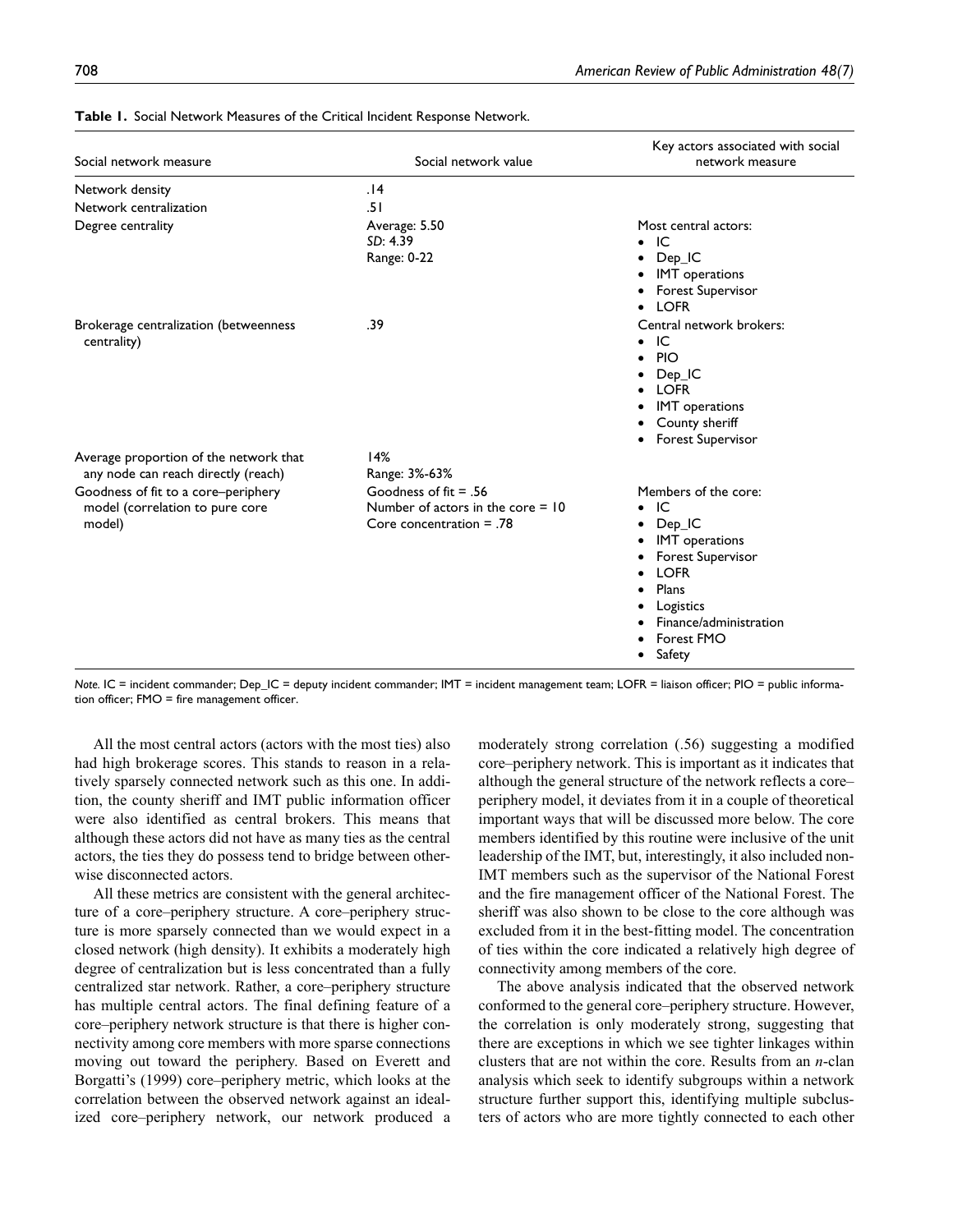than to the rest of the network. One of these clusters represents the core itself; the remaining clusters generally map to the circles depicted in Figure 3.

### **Discussion**

The present study provides an empirical foundation for theory building concerning what characteristics of network structure might be associated with effective incident response to disasters. It also illuminates some of the limitations of current models of incident response governance. Paradoxically, current practices in network governance on complex incidents tend to rely on models and tools of governance designed to produce either highly centralized networks or highly decentralized, dense networks of communication. On the centralized end, the command organizational structure that is the hallmark of the ICS is hierarchical in nature with significant attention given to chain of command, reporting structures, and span of control. This model has received significant criticism in the literature for being ill-suited to the dynamic and unpredictable nature of highly complex disasters, with particular challenges levied at this structures inability to coordinate across lateral relationships that cannot be brought under a single unified command (Carroll et al., 2005, Carroll et al., 2006, Paveglio, 2015b). On the other end of the spectrum, prominently used tools for coordinating laterally such as cooperator meetings and conference calls have likewise been found problematic. These approaches generally are associated with a denser network structure that has been criticized for being cumbersome and easily overwhelmed by the number of actors seeking to interact (Pipa, 2006).

Tools of network governance such as ICS facilitate certain communication network structures. In very practical terms, the present study provides a foundation for examining the type of network interactions that is being facilitated by the governance tools we use on incidents. These network structures need to then be compared against the type of structures that can best facilitate a coordinated response across a complex and dynamic array of responders. Although the composition of the network actors in this theory-building exercise was tailored to the context of complex wildfire disasters, we argue that there are ample theories to suggest that the resulting network structure may be applicable to complex disasters in general. As such, we turn our discussion to examining the attributes of the observed core–periphery network with an eye toward considering the consequences of this identified network structure for disasters response in general.

According to the collective mental models of Type 1 ICs who govern under the ICS, the appropriate structure of an incident response network sits at the intersection of several models of network structure, being neither highly integrated (closed) nor rigidly centralized. Rather, it is best characterized as a moderate core–periphery structure in which there are multiple central actors who are linked tightly together

and serve as brokers, primarily between the core and the periphery. Furthermore, the periphery, while more sparsely connected than the core, is characterized by a weak subgroup structure clustered around functional roles.

Core–periphery structures have been theorized by scholars as having the potential to benefit from both the cohesion and stability of a closed network while also allowing the flexibility for the network to grow and contract as new members enter and exit the network (Everett & Borgatti, 1999). This structure was evident in the network identified by ICs in this study. In this model, the relatively higher centrality of core members suggests that the core would serve as the most efficient and therefore as the primary hub for managing the flow of information and coordinating action. However, the resulting network was not a pure core–periphery as evidenced by a substantial number of ties connecting peripheral members to each other that occur outside of the core. These ties, while potentially redundant with the core in coordinating the flow of information from one part of the network to another, may increase the resiliency of the network by offering multiple pathways by which information can flow (Nowell, Bodkin, and Bayoumi, 2017). Consequently, this structure may prove more robust to be able to maintain functioning during periods of disruption or failure within the core.

Moynihan (2008a, 2009) observes that the IMT is positioned to play the role as an NAO in governing the network. Our data suggest that, to the extent the IMT serves a network governance role, the role is better characterized as a lead organization who maintains operational responsibility for one area within the network. This distinction is important, in part, because NAOs generally receive authorization to govern the network. In contrast, the IMT has no formal authority to serve as an NAO and its efforts as a lead organization in network governance may come into conflict with its primary operational responsibilities. That said, the IMT is still positioned to be a critical broker, providing the most efficient linkages between fire operations, emergency response operations, local government, and public information. However, while all sections of the IMT are members of the core, not all members of the core are positioned to be brokers. Furthermore, not all members of the core are members of the IMT. This suggests that the notion of the core is not constrained to governance by a single entity such as a lead organization or an NAO but rather can consist of multiple entities. Interestingly, all brokers were represented in the core with the exception of the sheriff who was just on the periphery and brokers between the IMT and the emergency response operations. Of further interest, though they did not emerge numerically as brokers in the critical incident response network, the periphery did contain actors who were centrally positioned between two operational groups. For example, county and voluntary fire departments were shown to be positioned between fire operation and emergency response operations, indicating that they are structurally positioned to serve as brokers, if brokerage through the core fails.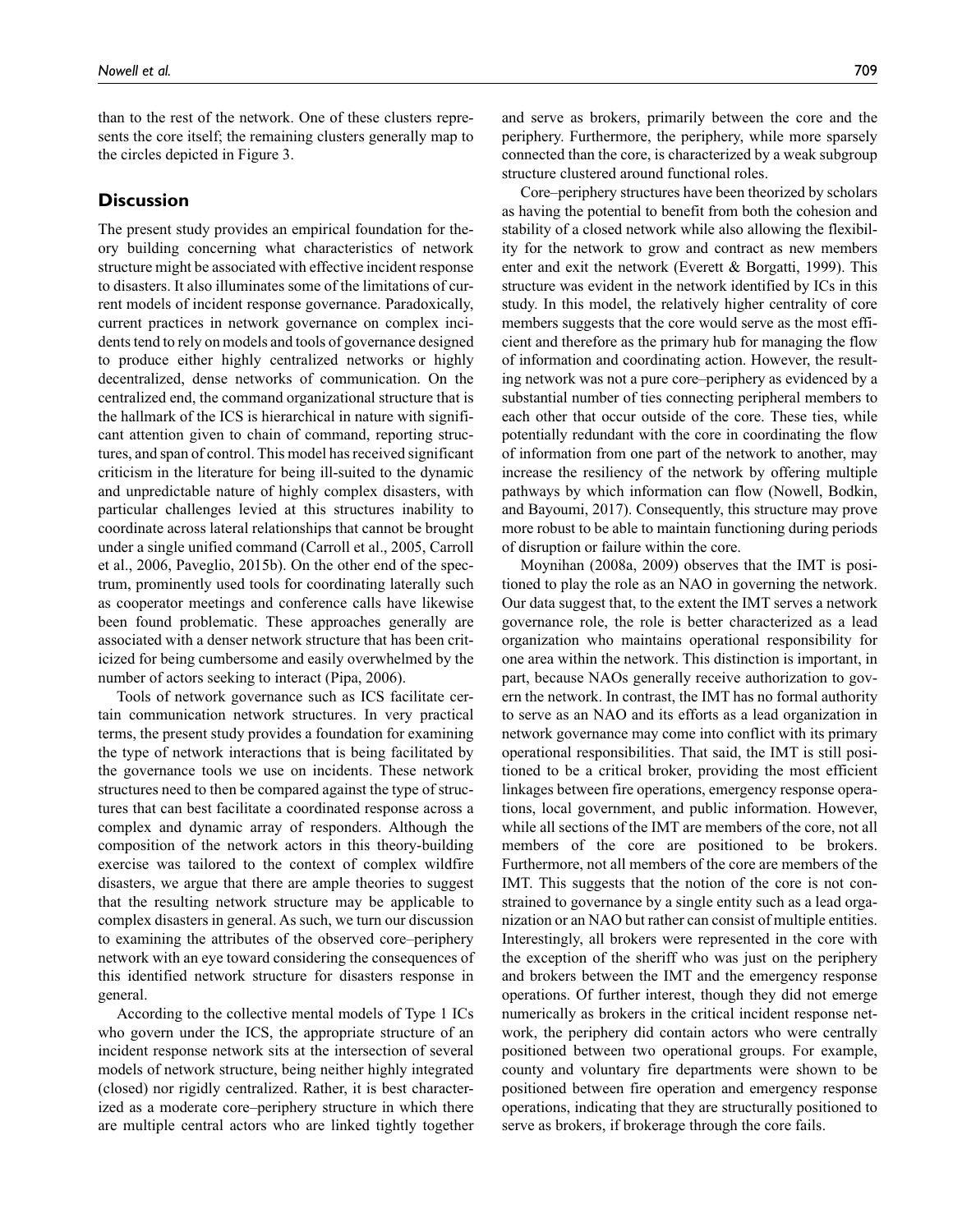What does all this suggest for management and governance of complex disasters? One of the significant conundrums in the field of disaster management is how to structure a response in a manner that (a) reconciles needs for centralized coordination among the array of responders involved while (b) retaining flexibility to mutually adjust operations quickly to changing conditions on the ground as well as scale up to incorporate new actors. Although ICS has been modified over time in an attempt to address this concern with the incorporation of tools such as area command, unified command, and Joint Delegation(s) of Authority (Bigley & Roberts, 2001; FEMA, n.d.), it remains under scrutiny for what is viewed by some as an overriding emphasis on hierarchal chain of command rather than structures that promote lateral information flow that enable emergent coordination to occur (Gardner, 2013; Majchrzak et al., 2007; Stallings & Quarantelli, 1985). However, ICS is simply a set of tools that can be implemented in a number of different ways. Therefore, an alternative hypothesis is that rigidity may not be a byproduct of ICS per se but is afunction of rigidity present in the overly centralized macro network structure within which ICS is commonly implemented. Incident response can vary in terms of how the system as a whole leveraged hierarchical command and control versus lateral coordination–type relationships (Comfort, 2007; Kapucu, Garayev, & Wang, 2013). Findings from the present study suggest some important new directions in creating governance structures at a whole network level that can effectively manage the needs for both functional differentiation as well as cross-functional integration. The ideal network structure during complex disasters is, of course, still an open empirical question. Our data only provide fodder for theorizing what the qualities of an ideal network structure might be. However, we argue that the integration of insights from 25 elite incident commands, in conjunction with network theory, provides a fertile foundation from which to advance the conversation.

We begin with the assertion that complex disasters will necessitate dual needs for both centralized and emergent coordination as well as the ability to the network to integrate new actors into existing operations. Our data revealed a modified core–periphery structure which is supported by network theory as uniquely capable of balancing these two operational needs. Thus we begin with the following proposition:

**Proposition 1:** Incident response during complex disasters will be more effective when organized into a modified core–periphery structure relative to more integrated or more centralized network structures.

An important attribute of the critical network identified in this study was the presence of a subgroup structure on the periphery that corresponded to functional areas of operation. Consistent with the advantages of a divisional structure within organizational design (Morgan, 2006), this subgroup

structure would offer the opportunity for a given operational area to share information and coordinate efforts among itself rather than having all operations coordinated by the core. However, in disaster response, such functional integration is often hindered by within-agency chain of command and lack of interagency communication infrastructure (e.g., shared radio frequencies) that would enable such lateral coordination to occur in the absence of involvement of the core. In contrast, a functional subgroup structure would allow for decentralized decision making within an operational area such as evacuation while reserving the resources of the core for coordinating across operational areas as incident complexity increase.

**Proposition 2:** Effective incident response networks during complex disasters will be characterized by higher connectivity within operational subgroups, regardless of agency affiliation, outside the core.

Subgroup structure suggests greater information exchange within functional areas, however, it relies heavily on brokers to ensure that operations in one functional area improve rather than interfere with the likelihood of goal accomplishment in another functional area (Nowell, Bodkin, and Bayoumi, 2017). Since the majority of the coordination between operational areas is hypothesized to take place within the core, this suggests the following:

**Proposition 3:** The effectiveness of a core–periphery disaster response network structure will be dependent upon the capability of broker(s) to facilitate information flow between the core and the functional subgroups.

This proposition calls to question what a high capacity broker looks like. There is a significant literature dedicated to this question (Quick & Feldman, 2014; Williams, 2002). Structurally, it stands to reason that brokerage between the core and an operational subgroup will be facilitated by the degree of embeddedness in both those subnetworks. This makes the absence of the sheriff from the core in our critical network interesting. On one hand, the sheriff may be redundant with the IMT liaison officer as the broker between the core and the emergency response operations. On the other hand, the IMT liaison officer(s) are likely to have several strikes against them as network broker. They are most often outsiders, with limited relational capital to assist them in establishing their trustworthiness and legitimacy as a broker, since they have limited access to local actors (Bodin, Crona, & Ernstson, 2006; Buck, Trainor, & Aguirre, 2006; Burt, 2002). Furthermore, they generally do not possess operational command of any aspect of emergency response functions. As suggested by prior research (Provan & Milward, 1995), those seeking to manage and coordinate network activity may be better positioned to do so if they have an operational role. This provides them not only increased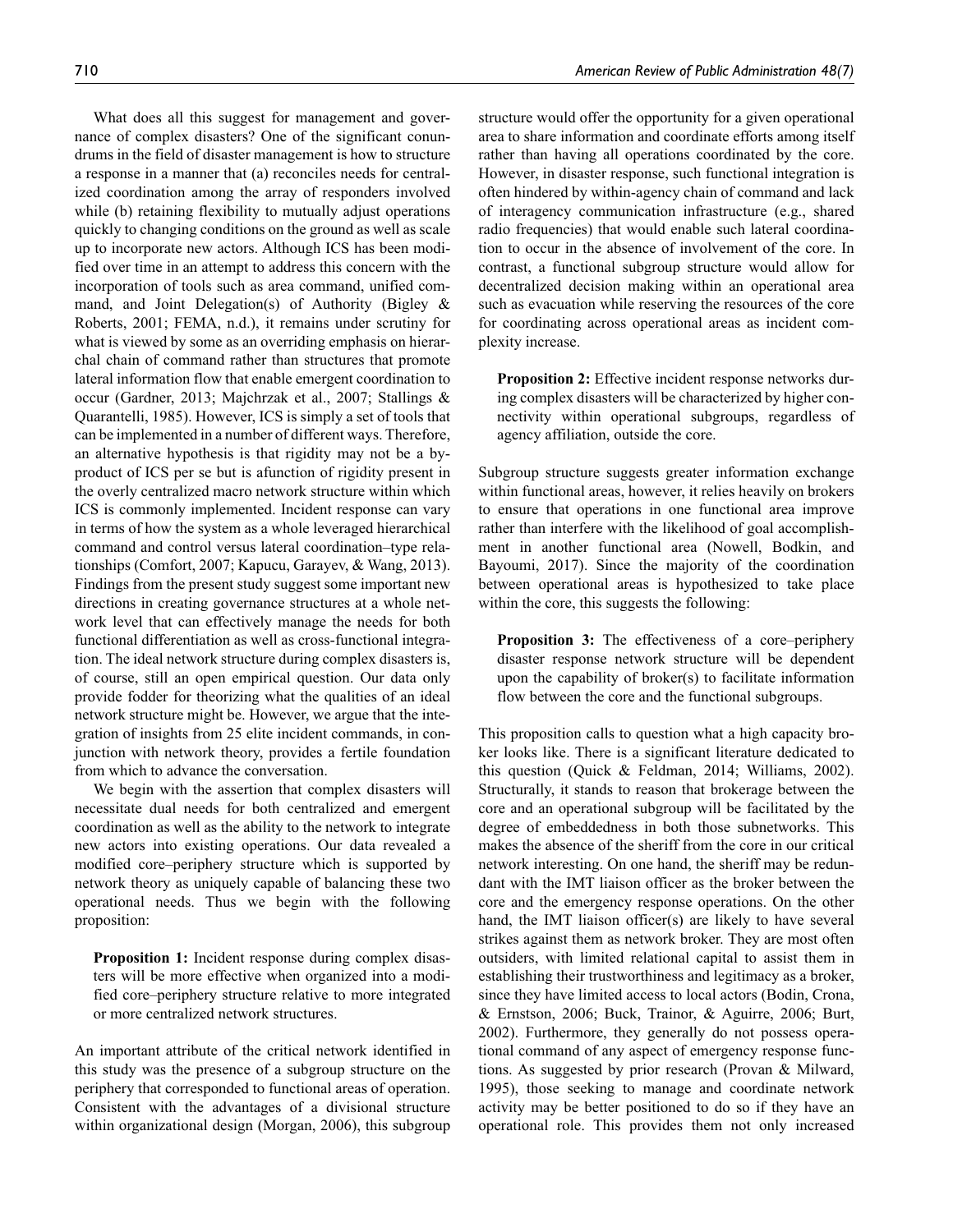credibility but offers opportunity to gain greater insight into the social, political, and technical dynamics of the work to be coordinated. This may suggest that local actors may be important brokers to coordinate between the core and the periphery on a complex incident. This model appears to be evident in the fire operations and local government subgroups, each having two representatives in the core—one representing the IMT and one local to the setting (National Forest Fire Management Officer and Forest Supervisor, respectively).

IMTs have undergone a significant evolution over the past several decades, with greater emphasis being on their relationship to the local context in which they are seeking to intervene. What we are observing in the critical network as identified by ICs may in fact be an evolution in which the integration between the external IMT and the local system is more sophisticated on the fire operations side than it is the emergency operations side. This diagnosis is consistent with recent findings which suggest that incident management on complex incidents is better at coordination on the fire operations side of the incident than the emergency operations. Thus we propose,

**Proposition 4:** When an NAO or lead organization is brought in from the outside to manage the network, effective incident response will be increased by presence of local actors in the core.

### *The Role of Incident Complexity*

As incident complexity increases, both the heterogeneity and size of the number of actors engaged in the response will likewise increase (Bigley & Roberts, 2001; Buck et al., 2006; Comfort et al., 2004; Comfort & Kapucu, 2006). This will inevitably be followed by a subsequent shift in actors as the incident transitions from response to disaster recovery stages (Bigley & Roberts, 2001; Deal, De Bettencourt, & Deal, 2010). Ansell et al. (2010) characterize incident complexity of disasters as a function of the number of jurisdictions that are affected, the number of different operational domains (e.g., evacuation, road closures, sheltering) that are required, and the temporality of the incident. Temporality refers to added complexity that occurs when a disaster is of a longer duration, has roots in historical events (e.g., 9/11), and will have significant ramifications for the affected population into the future.

The critical incident network identified in this study is static and represents a snapshot of a generalized incident network. Because it is based on the mental models of Type 1 ICs, we can assume that it represents their view of the critical network for the average Type 1 incident. However, building upon our previous propositions and current literature, we can theorize how this structure might adapt as network size and heterogeneity increases in response to heightened incident complexity.

First, as the network itself becomes more operationally diversified, we would expect the periphery of the network to naturally specialize further into different operational domains, creating more functional subgroupings. For the network to remain functional, this will require a corresponding increase in the size and heterogeneity of core membership as the diversity of the subgroups will exceed the capacity of the previous cadre of brokers.

**Proposition 5:** As incident complexity increases, the size and heterogeneity of core members will need to increase to maintain functionality.

However, at some point, as the diversity of operational areas increases, we can expect that this may eventually exceed the capacity of the core to efficiently manage information flow and coordination between operational areas. At this point, we hypothesize that two things may occur.First, we anticipate that the influence of those actors structurally positioned between two highly interdependent operational areas will increase as they take on more network management responsibilities for coordinating bilaterally. Second, The fact that information and coordination are occurring outside the core suggests that there will be increased risk for coordination failures as two operational areas are coordinating with one another but not the rest of the network.

To mitigate this risk, the network may further differentiate into a subcore–periphery structure, with brokerage occurring both between the subcore and its peripheral functional areas as well as between the subcore (see Figure 3).

**Proposition 5a:** Size and heterogeneity of the core will have a curvilinear relationship to network performance. **Proposition 5b:** When the heterogeneity and size of the core become inefficient for coordinating operations, coordination failures will increase unless the network restabilizes into a subcore/periphery structure.

### **Conclusion and Directions for Future Research**

Although there is general sentiment among scholars and managers alike that understanding networks is vital to understanding management of complex disasters, our progress in this area is hampered by a dearth of models that can inform hypothesis testing concerning the characteristics of effective incident response networks. Without validated models that provide a point of reference for comparison, we are limited in our ability to learn from the critical analysis of actual disaster networks. The present study takes an important step in identifying a set of testable propositions concerning an effective network structure for balancing the often competing needs for centralized coordination and emergent coordination. The value of a validated generalized model of network structure for complex disasters is significant for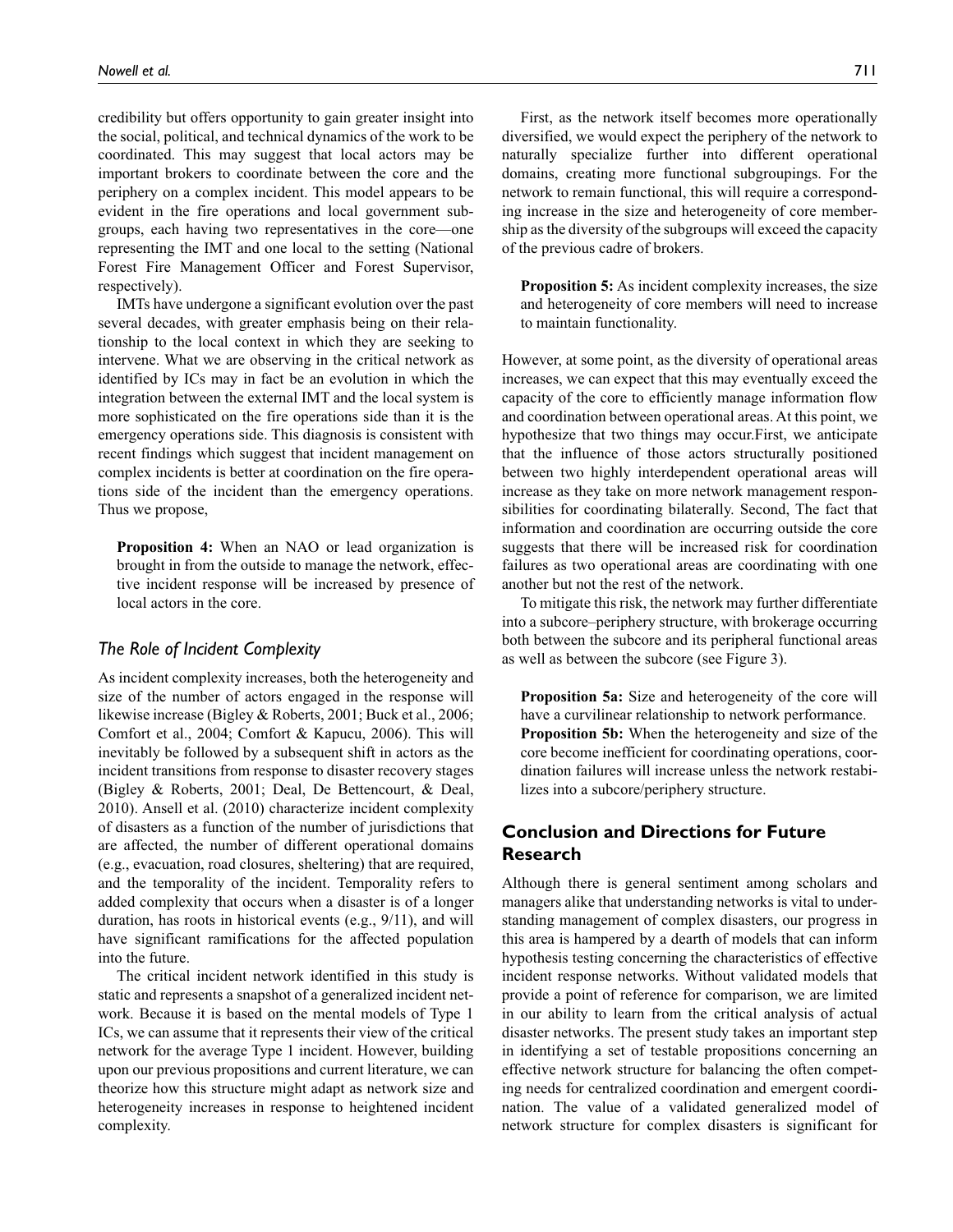networks more effectively (Provan et al., 2007). The present study also suggests several important directions for future research. First and most obvious, the propositions for effective network structure in this study were based on the network resulting from the collective mental model of ICs. Type 1 ICs are valuable informants for theory building both because of their breadth of experience with transboundary disasters and their role as network managers during incidents. However, they do represent a particular perspective. As pointed out by different researchers (Mandell & Keast, 2008), networks lend themselves to plurality as perspectives may differ depending on where you sit within the network and the unique set of concerns or interests that brought you to the network (Nowell, Steelman, Velez, & Goddette, 2016). This was illustrated in the present study by the institutional ambiguity of the ICs concerning some of the peripheral network actors and how they should link into the network. This begs the question, how does the critical network as envisioned by ICs compare to the perspectives of other key actors in the network? For example, do county emergency managers envision the composition of the core in the same way as federal Type 1 ICs do?

Second, propositions in the present study were developed based on insight from one specific type of transboundary disaster network. Wildfire is somewhat unique as a disaster context in its dual attention to emergency operations to protect life and property from fire that has already reached populated areas in coordination with fire operations seeking to direct the fire away from populated areas. Other disaster contexts focus primarily on only emergency response and therefore the network composition will reflect this. We anticipate that the basic capabilities and functionality of a core–periphery structure identified in this study will not vary based on network composition. This is an important empirical question for future research.

Last, one of the hypothesized strengths of a moderate core–periphery structure is its capacity to adapt in size and composition while maintaining function in coordinating information flow and connectivity across the network. Testing these propositions will necessitate longitudinal network data to examine how the network performs over time.

Disasters do not respect jurisdictional boundaries. Consequently, the networked nature of complex disasters will continue to be relevant. In light of continued threats of climate change (Intergovernmental Panel on Climate Change, 2014), the potential for large-scale natural disasters will likely only grow into the future. Understanding both the theory and the applications for difference governance

structures in disasters will help foster better response that can potentially save lives, property, and infrastructure.

#### **Authors' Note**

All views and conclusions in this document are those of the author and should not be interpreted as representing the opinions or politics of the U.S. Government. Mention of trade names or commercial products does not constitute their endorsement by the U.S. Government.

#### **Declaration of Conflicting Interests**

The author(s) declared no potential conflicts of interest with respect to the research, authorship, and/or publication of this article.

#### **Funding**

The author(s) disclosed receipt of the following financial support for the research, authorship, and/or publication of this article: This research is part of a larger initiative funded by the National Science Foundation (Grant: CMMI-1161755) and the Joint Fire Science Program (Cooperative Agreement L12AC20571) and led by principal investigators B.N. and T.S.

#### **References**

- Abbasi, A. (2014). Link formation pattern during emergency response network dynamics. *Natural Hazards*, *71*, 1957-1969.
- Abbasi, A., & Kapucu, N. (2012). Structural dynamics of organizations during the evolution of interorganizational networks in disaster response. *Journal of Homeland Security and Emergency Management*, *9*(1), 1-19.
- Ansell, C., Boin, A., & Keller, A. (2010). Managing transboundary crises: Identifying the building blocks of an effective response system. *Journal of Contingencies and Crisis Management*, *18*, 195-207.
- Balkundi, P., & Kilduff, M. (2006). The ties that lead: A social network approach to leadership. *The Leadership Quarterly*, *17*, 419-439.
- Bienenstock, E. J., & Bonacich, P. (2003). *Balancing efficiency and vulnerability in social networks*. National Research Council. Dynamic social network modeling and analysis: Workshop summary and papers. National Academies Press.
- Bigley, G. A., & Roberts, K. H. (2001). The incident command system: High-reliability organizing for complex and volatile task environments. *Academy of Management Journal*, *44*, 1281-1299.
- Blau, P. M., & Scott, W. R. (1962). *Formal organizations: A comparative approach*. Palo Alto, CA: Stanford University Press.
- Bodin, Ö., Crona, B., & Ernstson, H. (2006). Social networks in natural resource management: What is there to learn from a structural perspective. *Ecology and Society*, *11*(2), r2. Retrieved from<http://www.ecologyandsociety.org/vol11/iss2/resp2/>
- Borgatti, S. P., Mehra, A., Brass, D. J., & Labianca, G. (2009). Network analysis in the social sciences. *Science*, *323*(5916), 892-895.
- Brandes, U., Kenis, P., & Wagner, D. (2003). Communicating centrality in policy network drawings. *IEEE Transactions on Visualization and Computer Graphics*, *9*, 241-253.
- Brass, D. J., Galaskiewicz, J., Greve, H. R., & Tsai, W. (2004). Taking stock of networks and organizations: A multilevel perspective. *Academy of Management Journal*, *47*, 795-817.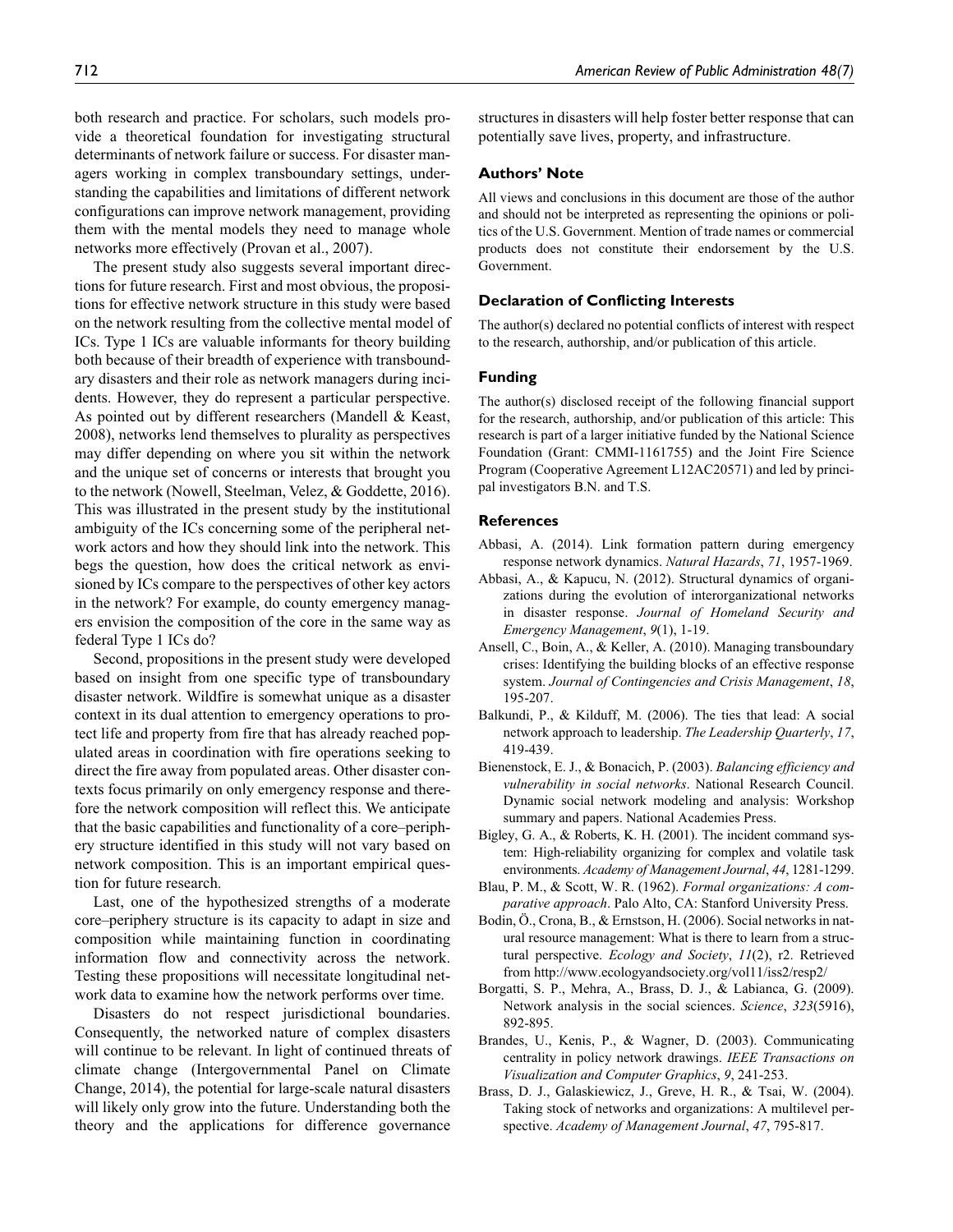- Britton, N. R. (1989). *Decision-making in emergency organizations under conditions of crisis and uncertainty*.
- Buck, D. A., Trainor, J. E., & Aguirre, B. E. (2006). A critical evaluation of the incident command system and NIMS. *Journal of Homeland Security and Emergency Management*, *3*(3), 1-27.
- Burns, T., & Stalker, G. M. (1961). *The management of innovation: University of Illinois at Urbana-champaign's academy for entrepreneurial leadership historical research reference in entrepreneurship* (Mechanistic and organic systems of management. Reprinted (1994) In The Management of Innovation rev ed. pp. 96-125). Oxford: Oxford University Press.
- Burt, R. S. (1992). *Structural holes: The social structure of competition*. Cambridge, MA: Harvard University Press.
- Burt, R. S. (2002). The social capital of structural holes. In *The new economic sociology: Developments in an emerging field* (pp. 148-190).
- Carroll, M. S., Cohn, P. J., Seesholtz, D. N., & Higgins, L. L. (2005). Fire as a galvanizing and fragmenting influence on communities: The case of the Rodeo–Chediski fire. *Society and Natural Resources*, *18*, 301-320.
- Carroll, M. S., Higgins, L. L., Cohn, P. J., & Burchfield, J. (2006). Community wildfire events as a source of social conflict. *Rural Sociology*, *71*, 261-280.
- Choi, S. O., & Brower, R. S. (2006). When practice matters more than government plans a network analysis of local emergency management. *Administration & Society*, *37*, 651-678.
- Coleman, J. S. (1988). Social capital in the creation of human capital. *American Journal of Sociology*, *94*, S95-S120.
- Comfort, L. K. (2007). Crisis management in hindsight: Cognition, communication, coordination, and control. *Public Administration Review*, *67*(Suppl. 1), 189-197.
- Comfort, L. K., Dunn, M., Johnson, D., Skertich, R., & Zagorecki, A. (2004). Coordination in complex systems: Increasing efficiency in disaster mitigation and response. *International Journal of Emergency Management*, *2*, 62-80.
- Comfort, L. K., & Kapucu, N. (2006). Inter-organizational coordination in extreme events: The World Trade Center attacks, September 11, 2001. *Natural Hazards*, *39*, 309-327.
- Comfort, L. K., Okada, A., & Ertan, G. (2013). Networks of action in catastrophic events: The 11 March 2011 Tohoku-Oki disasters. *Earthquake Spectra*, *29*(Suppl. 1), S387-S402.
- Comfort, L. K., Waugh, W. L., & Cigler, B. A. (2012). Emergency management research and practice in public administration: Emergence, evolution, expansion, and future directions. *Public Administration Review*, *72*, 539-547.
- Cummings, J. N., & Cross, R. (2003). Structural properties of work groups and their consequences for performance. *Social Networks*, *25*, 197-210.
- Crosby, B. C., & Bryson, J. M. (2005). Leadership for the common good: Tackling public problems in a shared-power world (Vol. 264). San Francisco, CA: John Wiley & Sons.
- Deal, T., De Bettencourt, M., & Deal, V. (2010). *Beyond initial response: Using the National incident management system incident command system*. Bloomington, IN: AuthorHouse.
- Djalante, R., Holley, C., Thomalla, F., & Carnegie, M. (2013). Pathways for adaptive and integrated disaster resilience. *Natural Hazards*, *69*, 2105-2135.
- Drabek, T. E., & McEntire, D. A. (2002). Emergent phenomena and multiorganizational coordination in disasters: Lessons from the

research literature. *International Journal of Mass Emergencies and Disasters*, *20*, 197-224.

- Drabek, T. E., & McEntire, D. A. (2003). Emergent phenomena and the sociology of disaster: Lessons, trends and opportunities from the research literature. *Disaster Prevention and Management: An International Journal*, *12*, 97-112.
- Dynes, R. R. (1983). Problems in emergency planning. *Energy*, *8*, 653-660.
- Dynes, R. R., Quarantelli, E. L., & Kreps, G. A. (1981). *A perspective on disaster planning* (3rd ed.). Newark, DE: Disaster Research Center, University of Delaware.
- Edwards, F. L. (2009). Effective disaster response in cross border events. *Journal of Contingencies and Crisis Management*, *17*, 255-265.
- Everett, M. G., & Borgatti, S. P. (1999). The centrality of groups and classes. *The Journal of Mathematical Sociology*, *23*, 181-201.
- Federal Emergency Management Agency. (n.d.). *ICS organization* (FEMA organizational graphic). Retrieved from [http://www.](http://www.training.fema.gov/emiweb/is/icsresource/assets/icsorganization.pdf) [training.fema.gov/emiweb/is/icsresource/assets/icsorganiza](http://www.training.fema.gov/emiweb/is/icsresource/assets/icsorganization.pdf)[tion.pdf](http://www.training.fema.gov/emiweb/is/icsresource/assets/icsorganization.pdf)
- Feldman, M. S., & Pentland, B. T. (2003). Reconceptualizing organizational routines as a source of flexibility and change. *Administrative Science Quarterly*, *48*, 94-118.
- Feldman, M. S., & Rafaeli, A. (2002). Organizational routines as sources of connections and understandings. *Journal of Management Studies*, *39*, 309-331.
- Freeman, L. C. (1979). Centrality in social networks conceptual clarification. *Social Networks*, *1*, 215-239.
- Gardner, R. O. (2013). The emergent organization: Improvisation and order in Gulf coast disaster relief. *Symbolic Interaction*, *36*, 237-260.
- Hardy, K., & Comfort, L. K. (2015). Dynamic decision processes in complex, high-risk operations: The Yarnell Hill fire, June 30, 2013. *Safety Science*, *71*, 39-47.
- Hollenbeck, J. R., Ellis, A. P., Humphrey, S. E., Garza, A. S., & Ilgen, D. R. (2011). Asymmetry in structural adaptation: The differential impact of centralizing versus decentralizing team decision-making structures. *Organizational Behavior and Human Decision Processes*, *114*, 64-74.
- Hunt, S., Smith, K., Hamerton, H., & Sargisson, R. J. (2014). An incident control centre in action: Response to the Rena oil spill in New Zealand. *Journal of Contingencies and Crisis Management*, *22*, 63-66.
- Intergovernmental Panel on Climate Change. (2014). *Climate change 2014—Impacts, adaptation and vulnerability: Summary for policymakers* (Global and sectoral aspects). Cambridge, UK: Cambridge University Press.
- Irwin, R. L. (1989). The incident command system (ICS). In E. Auf der Heide (Ed.), *Disaster response: Principles of preparation and coordination* (pp. 133-163). St. Louis, MO: C.V. Mosby.
- Jensen, J., & Thompson, S. (2016). The incident command system: A literature review. *Disasters*, *40*, 158-182.
- Jensen, J., & Waugh, W. L. (2014). The United States' experience with the incident command system: What we think we know and what we need to know more about. *Journal of Contingencies and Crisis Management*, *22*, 5-17.
- Johnson, J. C., Boster, J. S., & Palinkas, L. A. (2003). Social roles and the evolution of networks in extreme and isolated environments. *Journal of Mathematical Sociology*, *27*, 89-121.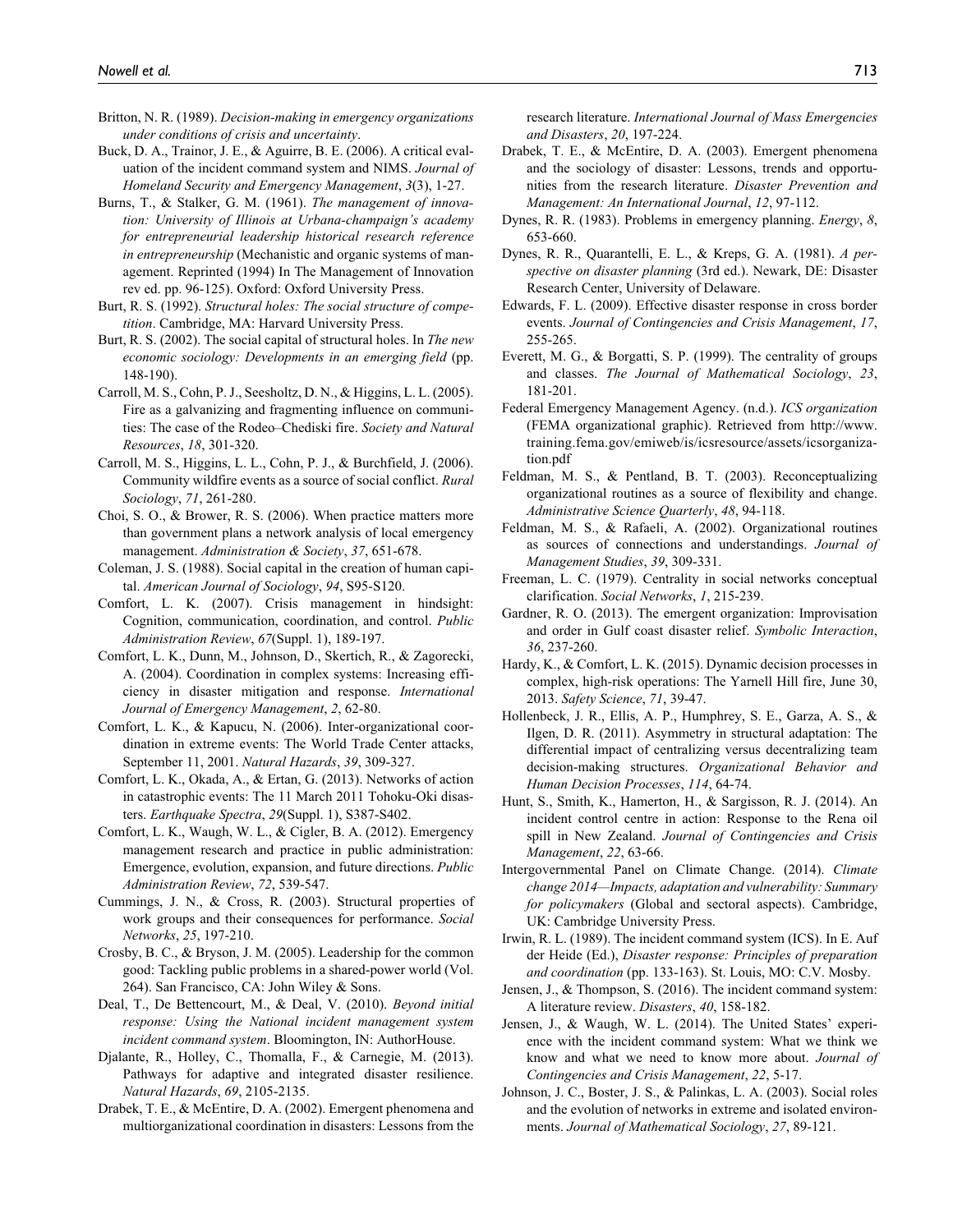- Kapucu, N. (2005). Interorganizational coordination in dynamic context: Networks in emergency response management. *Connections*, *26*(2), 33-48.
- Kapucu, N. (2006). Interagency communication networks during emergencies boundary spanners in multiagency coordination. *The American Review of Public Administration*, *36*, 207-225.
- Kapucu, N., Arslan, T., & Collins, M. L. (2010). Examining intergovernmental and interorganizational response to catastrophic disasters: Toward a network-centered approach. *Administration & Society*, *42*, 222-247.
- Kapucu, N., Augustin, M. E., & Garayev, V. (2009). Interstate partnerships in emergency management: Emergency management assistance compact in response to catastrophic disasters. *Public Administration Review*, *69*, 297-313.
- Kapucu, N., Bryer, T., Garayev, V., & Arslan, T. (2010). Interorganizational network coordination under stress caused by repeated threats of disasters. *Journal of Homeland Security and Emergency Management*, *7*(1), 1-30.
- Kapucu, N., Garayev, V., & Wang, X. (2013). Sustaining networks in emergency management: A study of counties in the United States. *Public Performance & Management Review*, *37*, 104-133.
- Kenis, P., & Provan, K. G. (2009). Towards an exogenous theory of public network performance. *Public Administration*, *87*, 440-456.
- Magsino, S. L. (Ed.). (2009). *Applications of social network analysis for building community disaster resilience: Workshop summary*. Washington, DC: National Academies Press.
- Majchrzak, A., Jarvenpaa, S. L., & Hollingshead, A. B. (2007). Coordinating expertise among emergent groups responding to disasters. *Organization Science*, *18*, 147-161.
- Mandell, M. P., & Keast, R. (2008). Evaluating the effectiveness of interorganizational relations through networks: Developing a framework for revised performance measures. *Public Management Review*, *10*, 715-731.
- Marcum, C. S., Bevc, C. A., & Butts, C. T. (2012). Mechanisms of control in emergent interorganizational networks. *Policy Studies Journal*, *40*, 516-546.
- Milward, H. B., & Provan, K. G. (2000). Governing the hollow state. *Journal of Public Administration Research and Theory*, *10*, 359-380.
- Mokken, R. J. (1979). Cliques, clubs and clans. *Quality & Quantity*, *13*, 161-173.
- Morgan, G. (2006). *Images of organization*. Thousand Oaks, CA: Sage.
- Moynihan, D. P. (2008a). Combining structural forms in the search for policy tools: Incident command systems in US crisis management. *Governance*, *21*, 205-229.
- Moynihan, D. P. (2008b). *The dynamics of performance management: Constructing information and reform*. Washington, DC: Georgetown University Press.
- Moynihan, D. P. (2009). The network governance of crisis response: Case studies of incident command systems. *Journal of Public Administration Research and Theory*, *19*, 895-915.
- Neal, D. M., & Phillips, B. D. (1995). Effective emergency management: Reconsidering the bureaucratic approach. *Disasters*, *19*, 327-337.
- Nolte, I. M., & Boenigk, S. (2013). A study of ad hoc network performance in disaster response. *Nonprofit and Voluntary Sector Quarterly*, *42*, 148-173.
- Nowell, B., Bodkin, C. P., & Bayoumi, D. (2017). Redundancy as a strategy in disaster response systems: A pathway to resilience or a recipe for disaster?. *Journal of Contingencies and Crisis Management*, *25*(3), 123-135.
- Nowell, B., & Steelman, T. (2013). The role of responder networks in promoting community resilience: Toward a measurement framework of network capacity. In N. Kapucu, C. V. Hawkins, & F. I. Rivers (Eds.), *Disaster resiliency: Interdisciplinary perspectives* (pp. 232-257). New York, NY: Routledge.
- Nowell, B., & Steelman, T. (2015). Communication under fire: Emergence, embeddedness and performance in disaster response networks. *Journal of Public Administration Theory and Planning*, *25*, 929-952. doi:10.1093/jopart/muu021
- Nowell, B., Steelman, T. A., Velez, A. L. K., & Goddette, S. K. (2016). Perspective matters: The challenges of performance measurement in disaster networks. In E. C. Jones & A. J. Faas (Eds.), *Social network analysis of disaster response, recovery, and adaptation* (1st ed.). Elsevier.
- O'Toole, L. J. (2015). Networks and networking: The public administrative agendas. *Public Administration Review*, *75*, 361-371.
- Paveglio, T. B., Carroll, M. S., Hall, T. E., & Brenkert-Smith, H. (2015b). 'Put the wet stuff on the hot stuff': The legacy and drivers of conflict surrounding wildfire suppression. *Journal of Rural Studies, 41*, 72-81.
- Paveglio, T. B., Moseley, C., Carroll, M. S., Williams, D. R., Davis, E. J., & Fischer, A. P. (2015a). Categorizing the social context of the wildland urban interface: Adaptive capacity for wildfire and community "archetypes." *Forest Science*, *61*, 298-310.
- Petrescu-Prahova, M., & Butts, C. T. (2005). *Emergent coordination in the World Trade Center disaster*. International Journal of Mass Emergencies and Disasters, 26( 3) 133-168.
- Pipa, T. (2006). *Weathering the storm: The role of nonprofits in the hurricane Katrina relief effort*. Washington, DC: The Aspen Institute.
- Provan, K. G., Fish, A., & Sydow, J. (2007). Interorganizational networks at the network level: A review of the empirical literature on whole networks. *Journal of Management*, *33*, 479-516.
- Provan, K. G., & Kenis, P. (2008). Modes of network governance: Structure, management, and effectiveness. *Journal of Public Administration Research and Theory*, *18*, 229-252.
- Provan, K. G., & Lemaire, R. H. (2012). Core concepts and key ideas for understanding public sector organizational networks: Using research to inform scholarship and practice. *Public Administration Review*, *72*, 638-648.
- Provan, K. G., & Milward, H. B. (1995). A preliminary theory of interorganizational network effectiveness: A comparative study of four community mental health systems. *Administrative Science Quarterly*, *40*, 1-33.
- Quick, K. S., & Feldman, M. S. (2014). Boundaries as junctures: Collaborative boundary work for building efficient resilience. *Journal of Public Administration Research and Theory*, *24*, 673-695.
- Sandström, A., & Carlsson, L. (2008). The performance of policy networks: The relation between network structure and network performance. *Policy Studies Journal*, *36*, 497-524.
- Schneider, S. K. (1992). Governmental response to disasters: The conflict between bureaucratic procedures and emergent norms. *Public Administration Review*, *52*, 135-145.